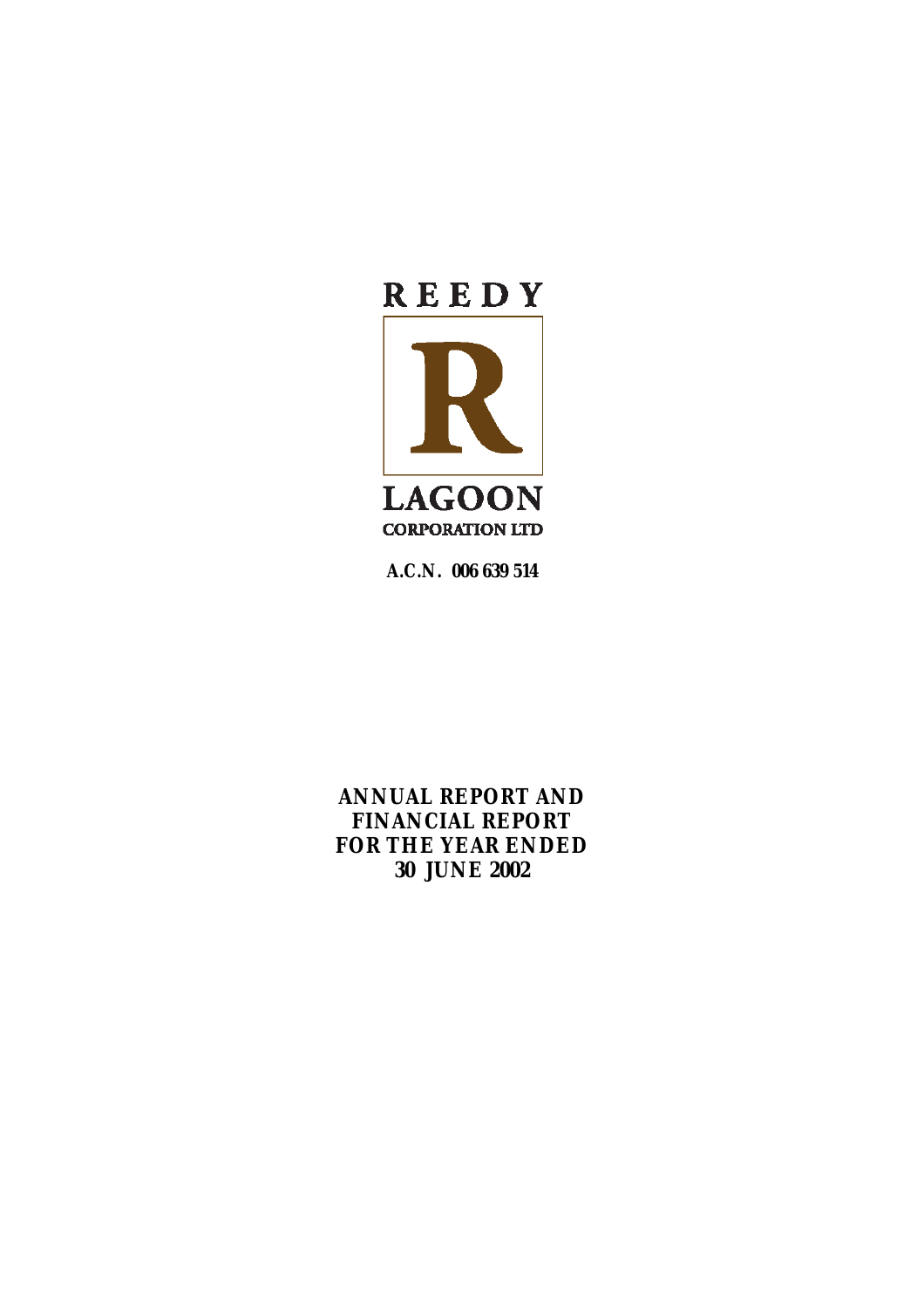# **CONTENTS**

| <b>CORPORATE DIRECTORY</b>                                                                                                                                                            |                            |
|---------------------------------------------------------------------------------------------------------------------------------------------------------------------------------------|----------------------------|
| <b>ANNUAL REVIEW</b>                                                                                                                                                                  | $\overline{2}$             |
| Diamond Exploration<br>Copper - Gold Exploration<br>PGM/Copper - Nickel Exploration<br><b>Gold Exploration</b><br>Other developments<br>Subsequent to the end of the reporting period | 2<br>4<br>4<br>5<br>6<br>7 |
| <b>TENEMENT SCHEDULE</b>                                                                                                                                                              | 8                          |
| <b>DIRECTORS' REPORT</b>                                                                                                                                                              | 9                          |
| STATEMENT OF FINANCIAL PERFORMANCE                                                                                                                                                    | 14                         |
| STATEMENT OF FINANCIAL POSITION                                                                                                                                                       | 15                         |
| STATEMENT OF CASH FLOWS                                                                                                                                                               | 16                         |
| NOTES TO AND FORMING PART OF THE FINANCIAL STATEMENTS                                                                                                                                 | 17                         |
| DIRECTORS' DECLARATION                                                                                                                                                                | 30                         |
| <b>INDEPENDENT AUDIT REPORT</b>                                                                                                                                                       | 31                         |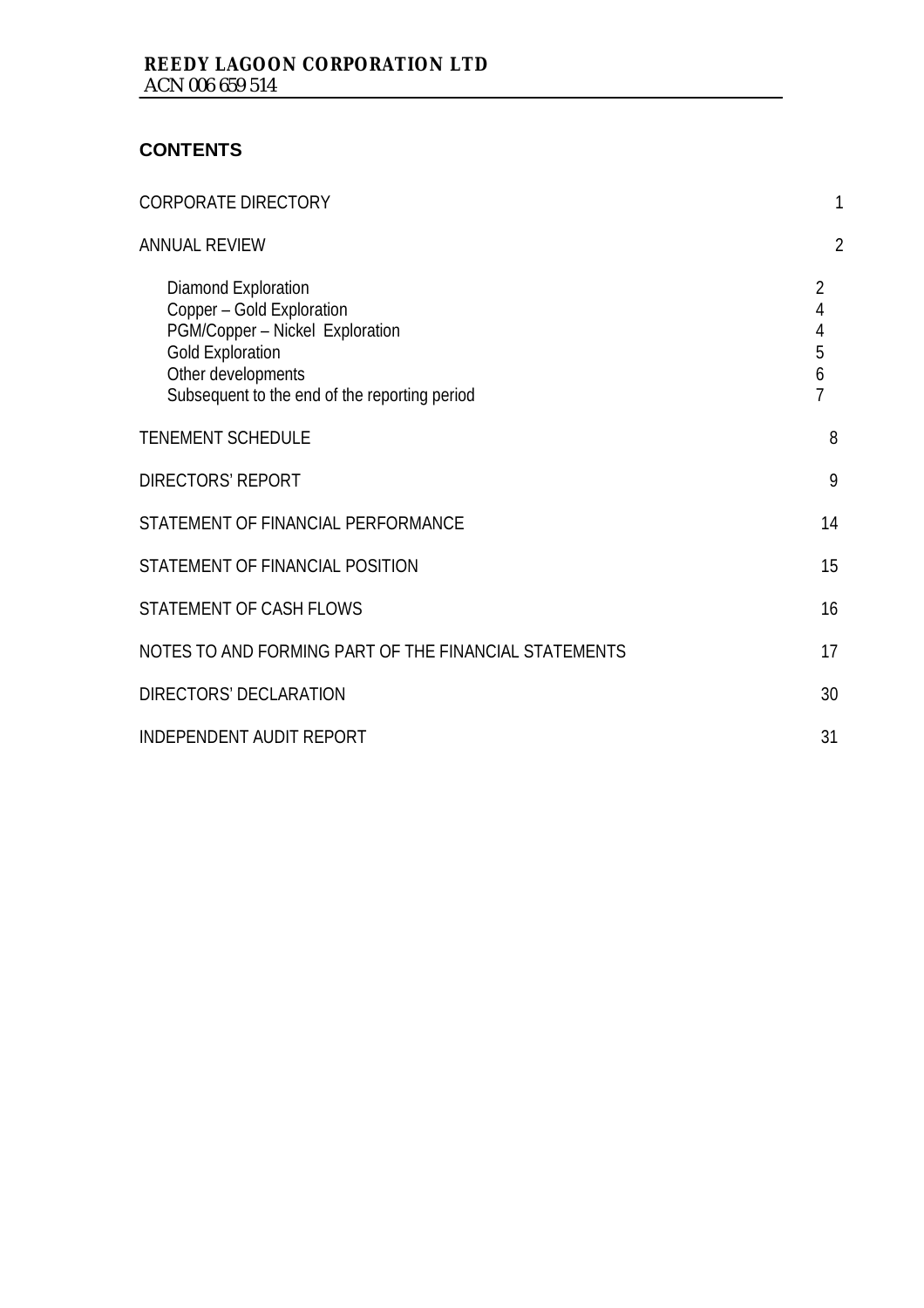## **CORPORATE DIRECTORY**

#### **DIRECTORS**

Geof Fethers (executive chairman & managing director) Hugh Rutter (executive) Andrew Watson (non-executive) Adrian Wischer (non- executive)

#### **COMPANY SECRETARY**

Dermot Coleman

#### **REGISTERED OFFICE**

Suite 2, 337A Lennox Street Richmond, Victoria 3121

Telephone: (03) 8420 6280 Facsimile: (03) 8420 6299 Website: www.reedylagoon.com.au E-mail: info@reedylagoon.com.au

#### **SHARE REGISTRY**

Alexander & Spencer 12A/440 Collins Street Melbourne, Victoria 3000

Telephone: (03) 9602 2388 Facsimile: (03) 9670 8325

*Registers of issued ordinary shares and options held at this address* 

#### **ANNUAL GENERAL MEETING**

The Company's 2002 Annual General Meeting will be held at Suite 2, 337A Lennox Street, Richmond, Victoria.

On **Thursday 28 November 2002** Commencing at **9.30 am** 

#### **SOLICITORS**

Mallesons Stephen Jaques Level 28 Rialto 525 Collins Street Melbourne, Victoria 3000

#### **TAX AGENTS AND ADVISERS**

Alexander and Spencer Level 12A 440 Collins Street Melbourne, Victoria 3000

#### **AUDITOR**

KPMG Level 161 Collins Street Melbourne, Victoria 3000

#### **BANKERS**

Bank Of Melbourne Limited 360 Collins Street Melbourne, Victoria, 3000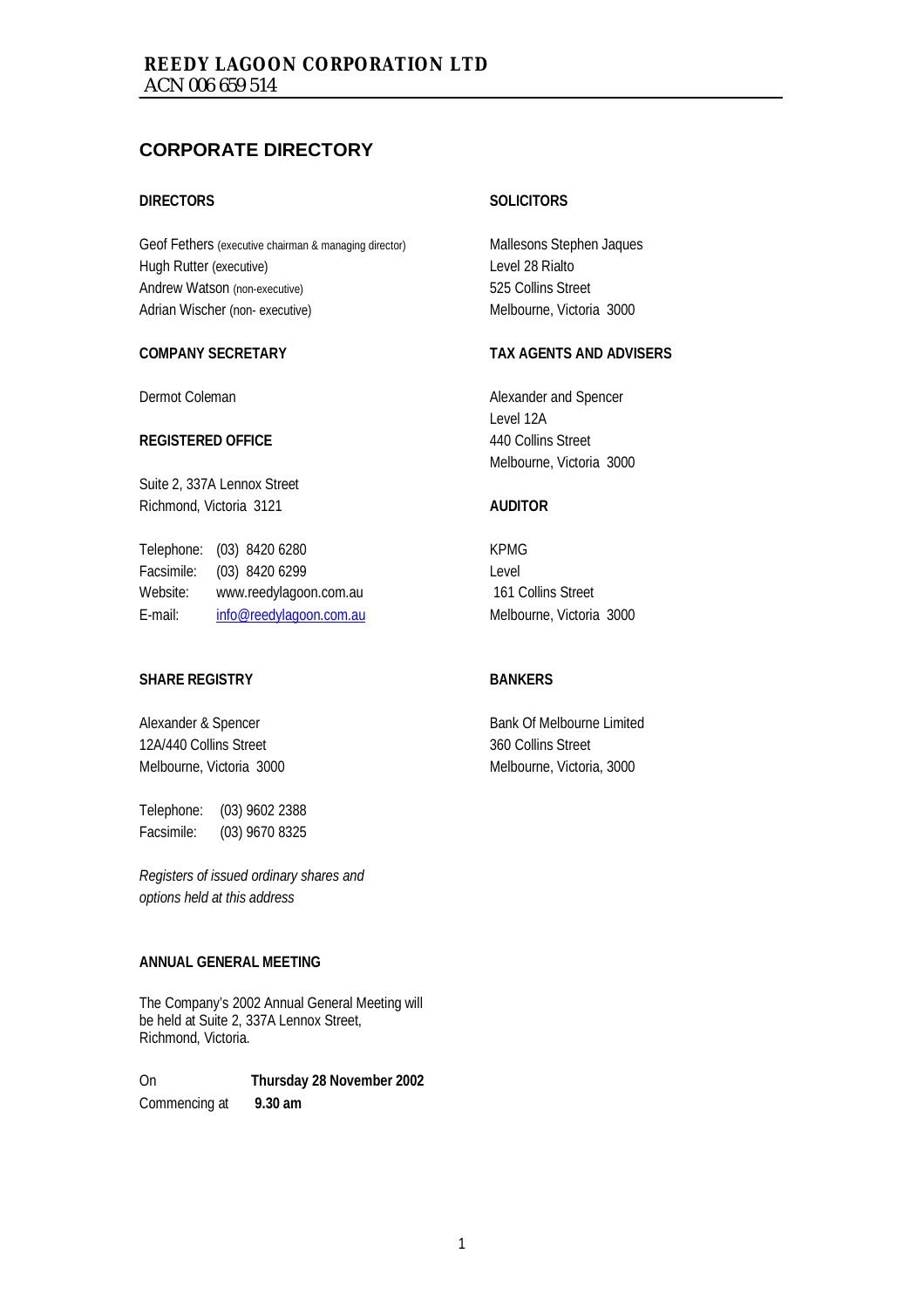During the sixteenth Annual Report period the Company consolidated its exploration activities whilst focussing on preparing the Company for its initial public offering of shares.

Continued processing of data from the Edward Creek diamond project identified high priority drill targets whilst detailed gravity data identified copper-gold drill targets.

A private placement which commenced in May 2001 successfully raised \$360,807 by March 2002 which provided sufficient funds for the preparation of a prospectus document which was lodged with ASIC on the 14 June 2002.

The prospectus offered 4,200,000 shares at \$0.30 to raise \$4.2 m. The principal use of the funds was to be exploration on the Company's advanced exploration projects with \$1.6 m planned to fund exploration – mainly drilling costs, in the 12 months following the offer.

Unfortunately, subsequent to the end of the report period, insufficient applications for shares had been received by the closing date and the offer was closed on 6 September 2002 without reaching the minimum subscription.

In October 2002 the Company was seeking private equity to fund continued exploration. Farm-out opportunities for selected projects were also being investigated as a way to enable the planned exploration programmes to proceed.

A summary of exploration developments to date is provided below:

#### **Diamond Exploration**

**Edward Creek Project– Diamonds** (including Edward Creek, Krystal & Balta prospects) *(see also Edward Creek Base Metals)* 

During the report period reprocessing and re-interpretation of geophysical data identified and confirmed numerous magnetic anomalies and aerial photo anomalies which are potentially caused by kimberlites. 9 high priority targets were selected for drill testing.

Heritage surveys were conducted by anthropologists in conjunction with Aboriginal people who have interests in the area. These surveys covered 17 diamond targets including 7 of the high priority targets. Clearance has been obtained for drilling to proceed at 16 of the targets including all 7 of the high priority targets investigated. The 2 additional priority targets were identified after the site clearance surveys were conducted in March 2002. Additional clearances will need to be obtained if these additional targets are to be included in the next phase of drilling.

Exploration to date has identified abundant Diamond Indicator Minerals ("DIMs") which strongly suggests the presence of kimberlite source rocks within the Project Area. DIMs are minerals which have chemical compositions indicative of potentially diamond bearing rocks. The data base which supports the ongoing activities at this project includes 9 macro diamonds, over 5,000 picroilmenite grains (including abundant grains with chemical compositions diagnostic of kimberlite – a rare type of volcanic rock capable of containing diamonds), over 700 chromian spinel grains, over 200 pyrope garnet grains and over 24 chrome diopside grains. Statistical numbers of these picroilmenite and pyrope grains display surface textures indicative of small travel distances.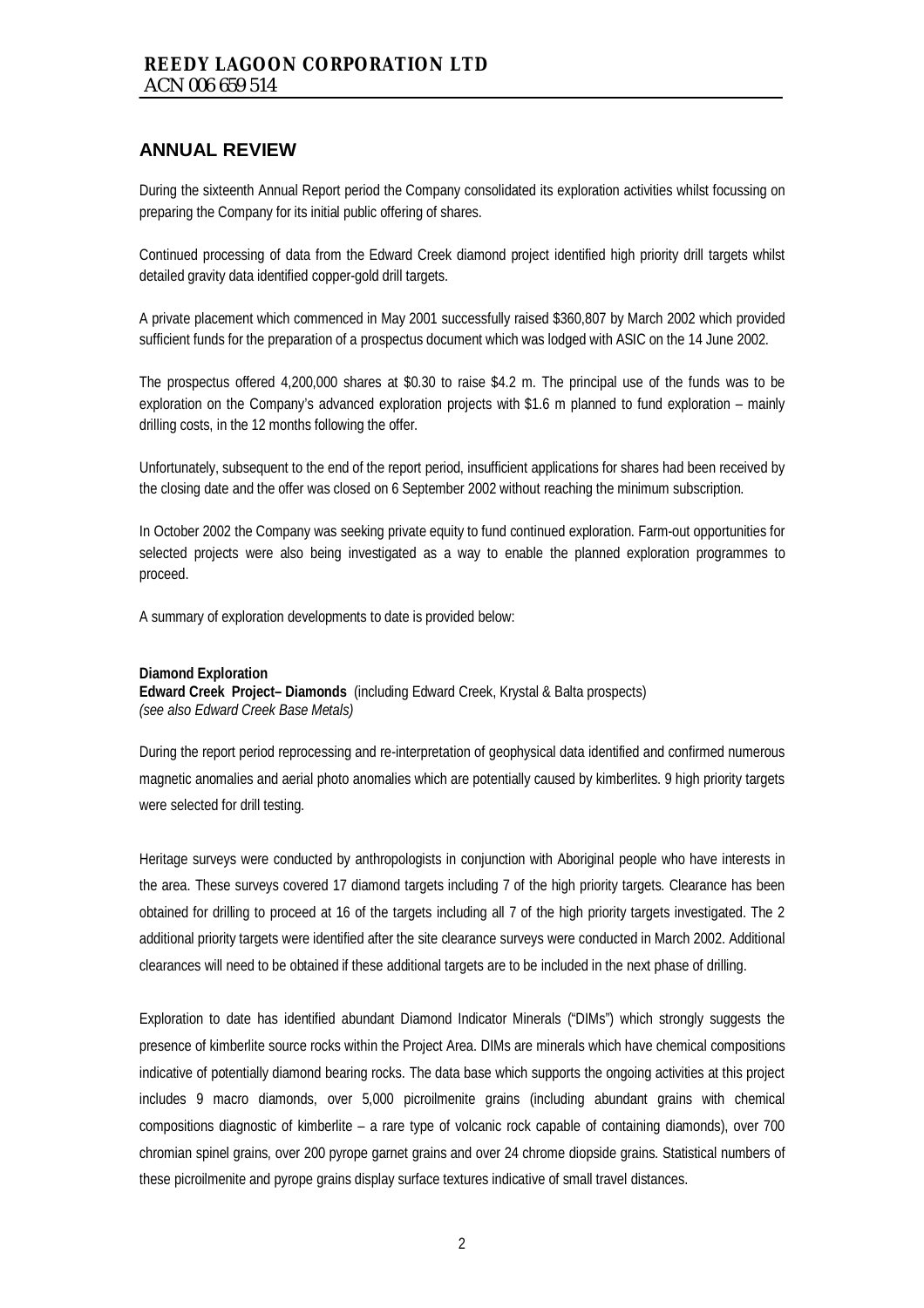The high priority drill targets include the "Gauntlet" - a shallow crater measuring 1,000 metres in diameter. Drilling conducted in previous periods at the Gauntlet has recovered chrome spinel grains with compositions similar to those of chromites found in diamond bearing rocks. Additional deeper drilling is planned to determine whether kimberlite rocks exist at the Gauntlet – no definitive identification of the material drilled to date has been possible and deep chemical weathering is a feature of the region.

The Edward Creek Diamond Project is located 750 km NNW from Adelaide in South Australia. The Project area is secured by ELs 2622, 2755, 2892 & 2943 and covers an area of 3,016 square kilometres.

The next phase of exploration planned includes deeper drilling at the Gauntlet and at several other kimberlite targets. Kimberlites generally occur in clusters. Once one has been identified, discoveries of additional pipes normally follow.

#### **Reedy Lagoon Project – Diamonds**

During the report period reprocessing and re-interpretation of geophysical data identified and confirmed 17 magnetic anomalies which are potentially caused by kimberlites.

A selection of drill targets will be made after the re-interpretation of the geophysical data is completed and the resultant magnetic anomalies are integrated with the Diamond Indicator Mineral distributions. The DIM distribution from EL 2798 includes 213 pyrope garnets, 56 picroilmenite and 15 chrome diopside grains. Two macro diamonds have also been recovered from the licence area supporting the potential for the area to contain a diamond bearing source rock.

The Reedy Lagoon Diamond Project is located 200 kilometres south from Edward Creek, in South Australia. This project has been extensively explored for diamonds by De Beers Australia Exploration Limited from 1980 to 1986 and subsequently by the Company from 1986 to 1993. Until the source to the DIMs and diamonds recovered from the area has been identified the economic potential of the project cannot be assessed. The presence of macro diamonds – and their recovery in small (15 kg) sediment / loamscrape samples, underlies the diamond potential of the project.

Five groups of people have lodged native title claims for the Reedy Lagoon project area. Heritage surveys will be planned with each of these groups of people to ensure that the Company's activities do not interfere with any sites found to be significant.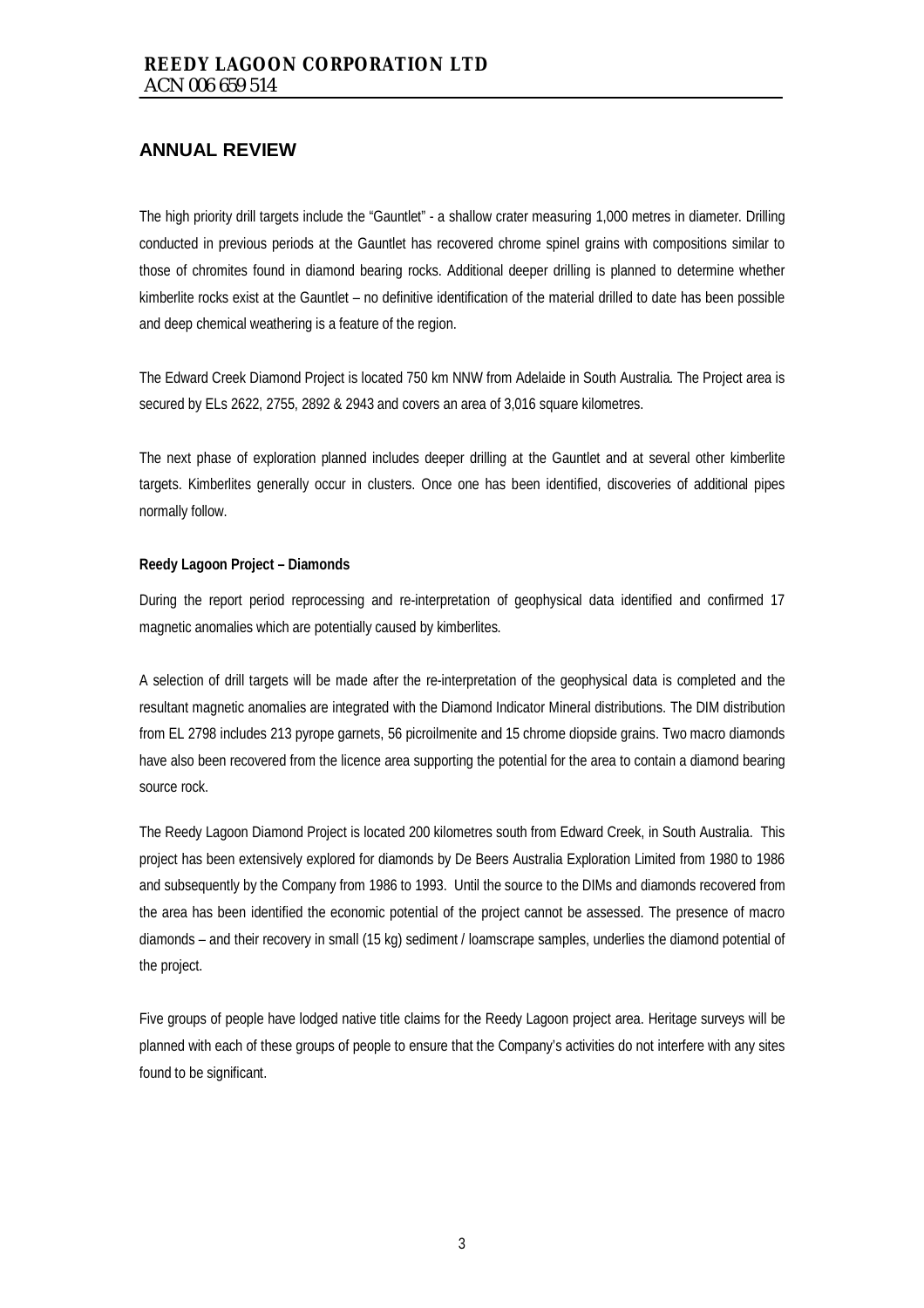**Copper – Gold Exploration.**  *Edward Creek Base Metal Project (see also Edward Creek Diamonds)* 

A detailed gravity survey was completed over the Herakleion and Santorini prospects during the report period. The infill data recovered upgraded the anomalies evident in the regional survey data. A number of discrete gravity anomalies interpreted by the Company to represent substantial bodies of dense rocks occurring within the subsurface are evidenced in the more detailed gravity data. Four anomalies have been selected for possible drilling and target depth to the dense rocks interpreted to cause the observed gravity data is 150 to 250 m.

The drill targets have been generated to investigate for "Olympic Dam" style mineralization. Past mining by prospectors from several small scale copper mines in the late 1800's established the presence of copper mineralization in the area. Surface sampling, conducted prior to the current report period, in the areas of the targets, has recovered anomalous geochemistry including copper, gold, uranium and REE (Ce & La).

Heritage surveys were conducted by anthropologists in conjunction with Aboriginal people who have interests in the area. The four copper-gold targets, generated from the detailed gravity survey data, were investigated and clearance for drilling to proceed at each was obtained.

**PGM / Copper-Nickel Sulphide Exploration.**

**Poole River Prospect - Jericho Project - The RLC / Osprey Jericho Joint Venture**  *(see also Gold Exploration)* 

A large magnetic anomaly holds the potential to be associated with copper-nickel sulphide mineralization enriched in platinum group elements. The Poole River Prospect is part of the Jericho Project located 160 km east from Melbourne and within the Woods Point - Walhalla Goldfield. The goldfield is renowned for its high-grade structurally controlled gold deposits, but also contains copper-nickel sulphide mineralization rich in precious metals (platinum, palladium and gold).

RLC has the right to earn a 75% interest under the terms of a joint venture agreement dated 1/7/00 with Osprey Gold N.L. Under the terms of this agreement RLC manages and sole funds exploration activities until the completion of a mine feasibility study but is free to withdraw at any time. Whilst RLC continues in the joint venture it is obliged to expend a minimum amount of \$23,400 per annum on exploration and pay \$10,000 to Osprey at each anniversary of the date of the joint venture agreement.

Drilling and an Induced Polarization survey are planned as the next phase of exploration to investigate the magnetic anomaly.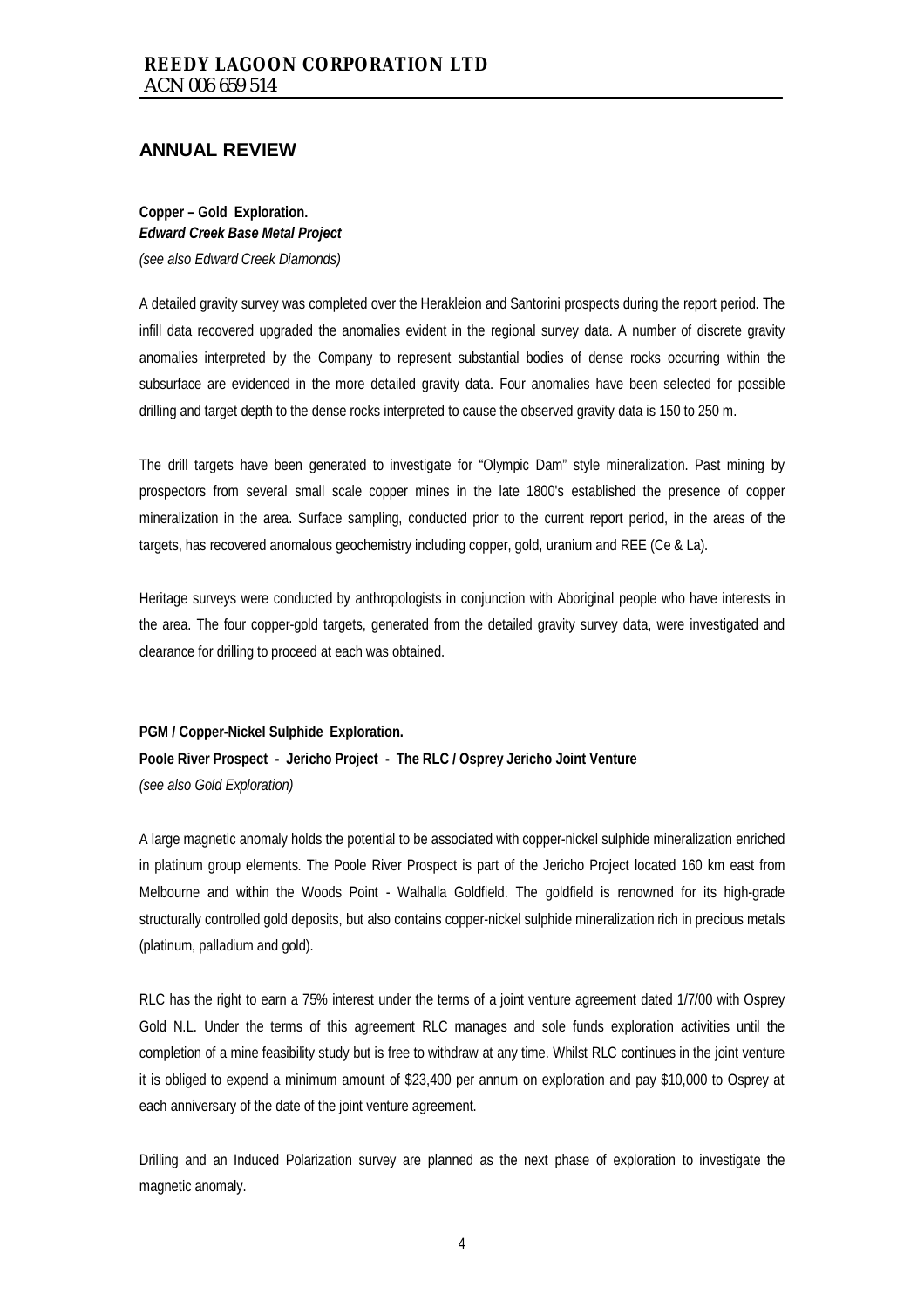**Gold Exploration** 

Chiltern Project Joint ventures: RLC / Osprey Chiltern Joint Venture RLC / PGM Chiltern Joint Venture

Drill holes are planned to test for gold mineralization associated with sulphide enriched zones interpreted from geophysical survey data. These targets are adjacent to an area where abundant gold bearing sandstone nodules have been found.

The Project covers most of the Chiltern Goldfield located in northern Victoria. The goldfield has produced 27,000 kg (870,000 oz) of gold from alluvial deep lead (buried river channel) systems. The original source of the gold found in the deep leads has never been discovered although early workers identified sediment hosted gold amongst the waste rock initially discarded during the alluvial mining. About a hundred tonnes of this "waste rock" of sandstone and siltstone pebbles and nodules, in which very fine grained gold could be observed, was processed. An average of over 20 g/t gold was produced from this sandstone and siltstone material.

The Project consists of three Exploration Licences (ELs 3032, 3281 and 3376) covering an area of 236.5 square kilometres. RLC has the right to earn a 75% interest in each of the tenements under the terms of joint venture agreements with Osprey Gold N.L. (ELs 3032 and 3281) and Providence Gold and Minerals Pty Ltd (EL 3376). Under the terms of these joint venture agreements RLC manages and sole funds exploration activities but is free to withdraw at any time. Whilst RLC continues in the joint ventures it is obliged to meet minimum exploration expenditure levels as determined by the Department of Natural Resources and Environment for each tenement and pay \$10,000 to Osprey and \$10,000 to Providence Gold and Minerals at each anniversary of the date of the joint venture agreements.

Work programmes which encompass geophysical survey and drilling have been lodged and regulatory approvals have been sought. The planned exploration is in environmentally sensitive areas which require thorough assessment and a more rigorous consent process than is generally applicable. Whilst this can lead to delays, the Company benefits in the long run by building a track record of first class environmental management.

#### **Victor Gold Prospect - Jericho Project - RLC / Osprey Jericho Joint Venture**

*(see also PGM, Copper-Nickel Sulphide exploration)* 

The exploration targets at the Victor Prospect are extensions from previously mined gold mineralization in a quartz reef system. Gold mineralization anticipated is high grade vein style. The gold potential of Victor is demonstrated by the Cohens Reef Mine, located within the same goldfield, which produced more than 1.4 million oz of gold.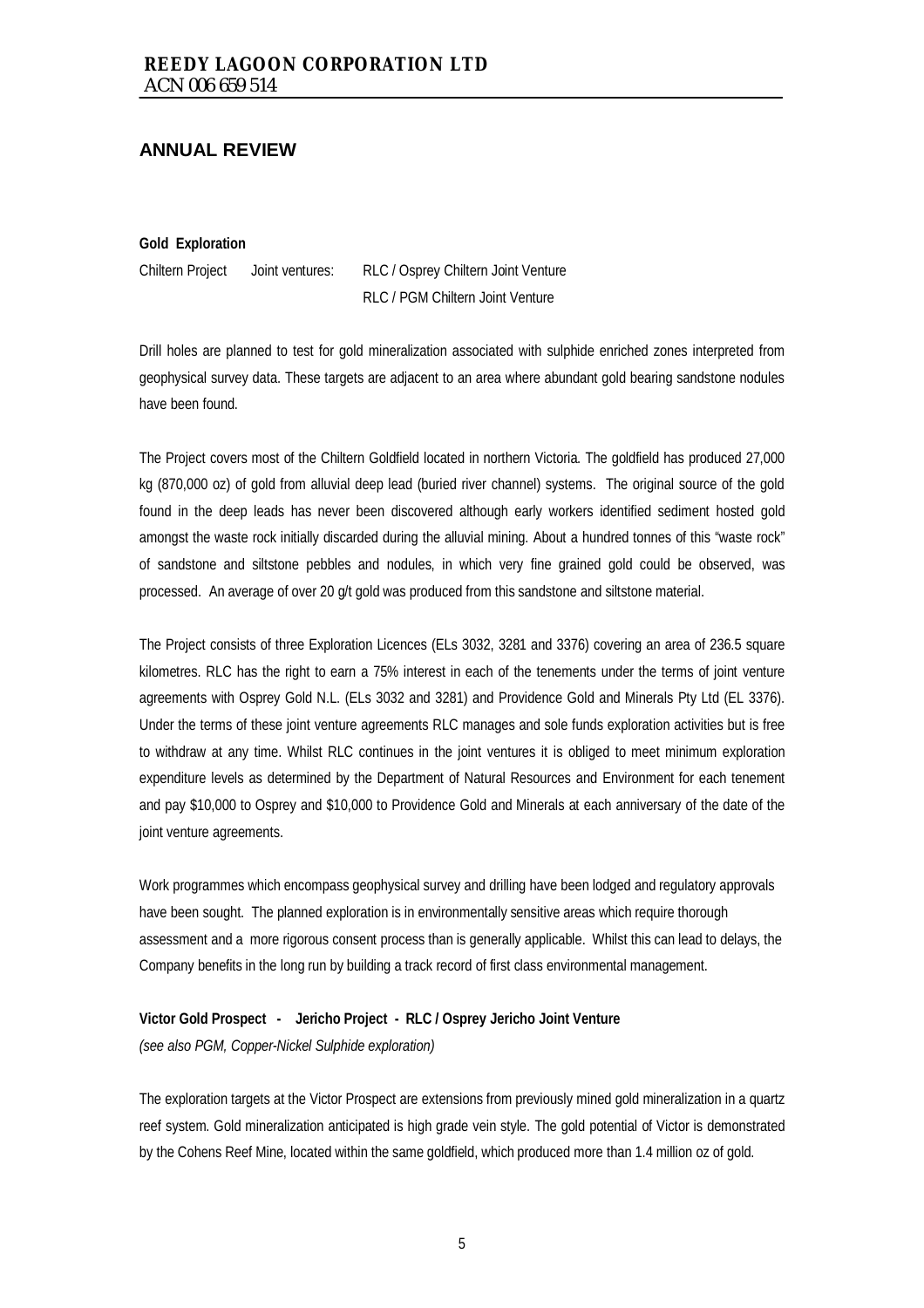Gold mineralization at Victor occurs in a quartz reef structure. The quartz reef has more than 1 km strike length within the tenement. Past mining (pre 1940) produced 24,909 oz of gold from 42,439 tonnes (@ ave 18 g/t). The quartz vein system that was mined is reported as up to 12 m thick although generally between 0.5 and 5 m.

The Victor Prospect is part of the Jericho Project which is being explored under the terms of a joint venture agreement with Osprey Gold NL. The terms of this agreement together with general location details are provided in the description of the Poole River Prospect under the PGM / Copper-Nickel Sulphide Exploration heading.

Drilling planned at Victor has the potential to identify significant mineralization in a geological setting similar to the Cohen's Reef deposit.

#### **Other Developments**

The Company entered an agreement with Phelps Dodge on 31 October 2001 whereby Phelps Dodge could earn a 70% interest in base metals at the Edward Creek Project (the Edward Creek Base Metals Joint Venture - "ECBMJV"). Under the terms of the agreement Phelps Dodge completed a detailed gravity survey in the December 2001 quarter and based on results was entitled to earn a 70% interest in the ECBMJV by sole funding \$6m on staged expenditures which included exploration expenses and cash payments to RLC of up to \$2m. The joint venture terminated on 8<sup>th</sup> March 2002 when Phelps Dodge withdrew and all equity in the project reverted back to the Company.

Dermot Coleman, previously the Company Secretary and a director of De Beers Australia Exploration Limited, joined the Company as Company Secretary on 15 March 2002.

The main focus of the Company's activities during the 2002 financial year was the completion and lodgement on 14th June 2002 of a prospectus document for the issue of 14 million shares at \$0.30 to raise \$4.2 million. This activity, combined with the additional requirement to raise sufficient seed capital to finance the process, absorbed most of the energy of everyone associated with the Company.

Management extends its gratitude – on behalf of all shareholders, to everyone who assisted in this exercise. The completion of prospectus documents by small companies is a substantial undertaking. It could not have been done without the considerable support and assistance provided by: Alexander & Spencer which prepared the accounts and financial reports; Australian Mining Consultants which completed the Independent Geologist's Report and responded to enquiries from analysts seeking more information on our projects; KPMG for its audit; Mallesons Stephen Jaques for editing and scripting the 24 month exercise including not only the prospectus preparation but also protracted joint venture negotiations with Billiton and subsequently Phelps Dodge; and PrintBound – always ready to respond to another request for a printed product "by tomorrow"... Many thanks to all of you and the myriad of people – including many shareholders, who assisted in distributing the prospectus and encouraging their associates and friends to consider investing in Reedy.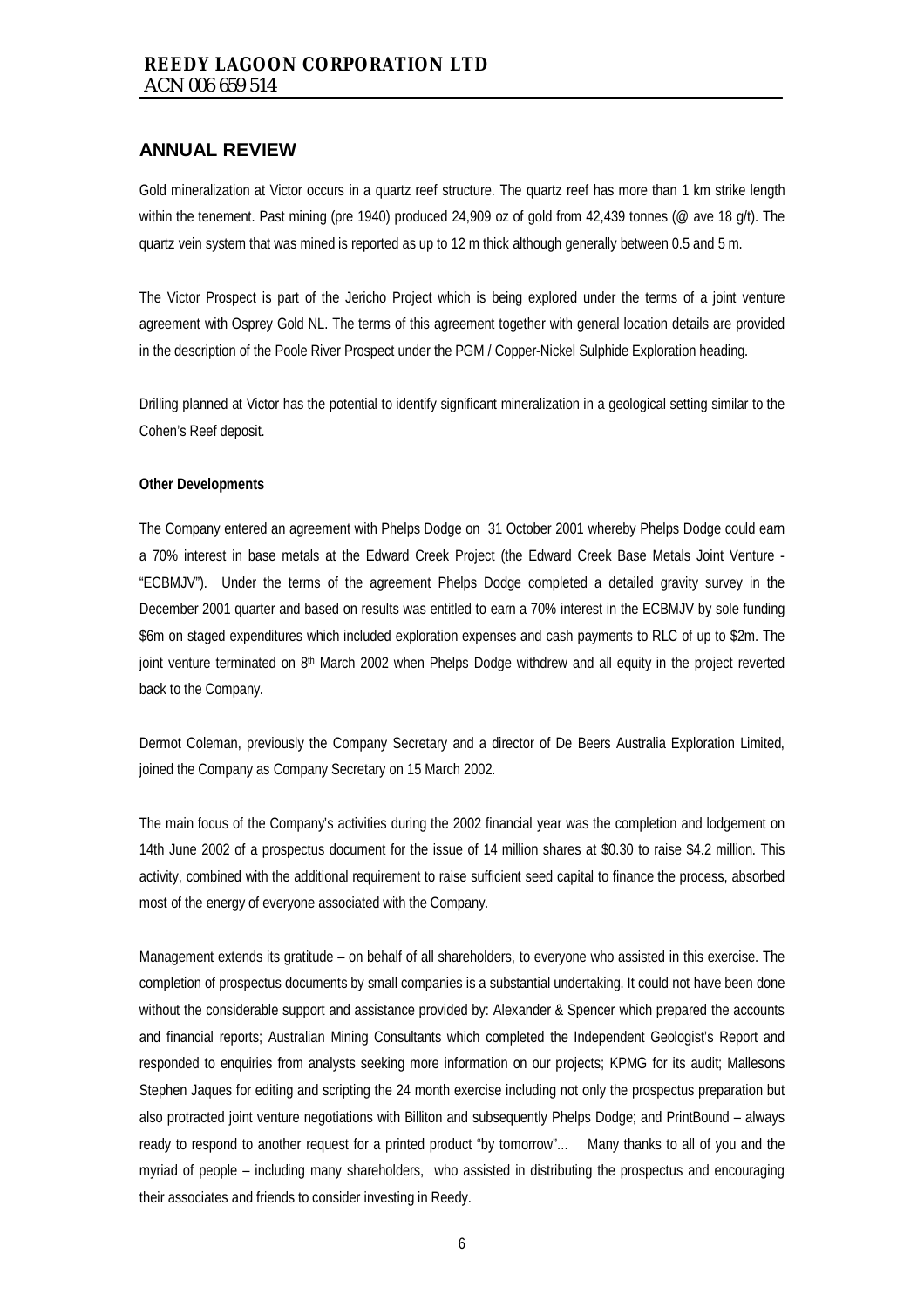#### **Subsequent to the end of the reporting period.**

On the 6 September 2002 insufficient applications for shares had been received to enable the capital raising envisaged by the prospectus to proceed and the offer was closed. All subscription monies received with applications for shares were refunded to the respective applicants in early September.

On 23 September 2002 Mallesons Stephen Jaques agreed to reverse its account for legal work in relation to the prospectus which had amounted to \$172,076.30 (including GST). Reedy Lagoon has agreed to request Mallesons Stephen Jaques to render an account for these fees when the Company's financial position permits it.

**In concluding** this review of Reedy Lagoon's past activities, the Company has established significant exploration projects encompassing a range of commodities.

The resources targeted at these projects are large scale. Should exploration lead to discovery then it is likely that the most efficient resource definition and mine development option would be through joint ventures with suitable mining companies.

The future of Reedy Lagoon lies in developing major resource projects by efficient exploration and by targeting those types of resource projects that will be most attractive to the world's major mining companies.

All shareholders in RLC should be encouraged by the rationalisation currently sweeping the resources industry. The more the major miners merge and the more non-performing mines close down the greater will be the need for new and better mineral deposits. History shows small explorers can be more successful discoverers than major miners – many of the majors recognise this and RLC is staking its future on it.

The only change from last year is that the Company must look to financing its day to day operations by private equity and by joint venture mechanisms with mining companies.

Geof H Fethers Managing Director.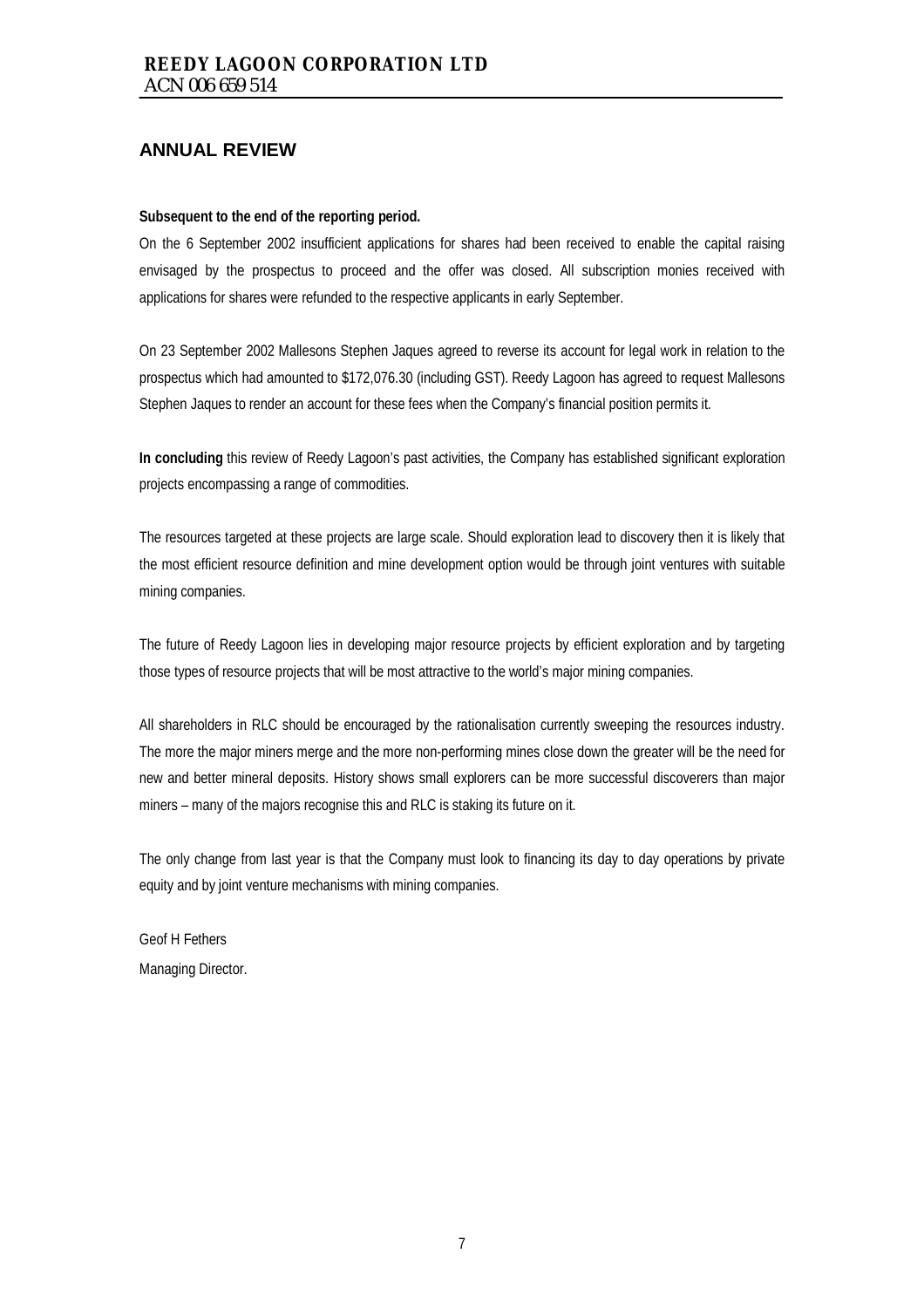# **TENEMENT SCHEDULE**

Tenements owned directly by Reedy Lagoon Corporation

| <b>Tenement</b> | Area<br>(km <sup>2</sup> ) | <b>Status</b>                                           | <b>Minimum</b><br><b>Expenditure</b> | <b>RLC</b><br><b>Equity</b> |
|-----------------|----------------------------|---------------------------------------------------------|--------------------------------------|-----------------------------|
| EL 2622         | 588                        | current                                                 | 173,000                              | 100%                        |
| EL 2755         | 1,172                      | current, application for<br>renewal from 8/10/02 lodged | previously<br>145,000                | 100%                        |
| EL 2892         | 1,175                      | current                                                 | 145,000                              | 100%                        |
| EL 2943         | 81                         | current                                                 | 40,000                               | 100%                        |
| EL 2798         | 890                        | current                                                 | 206,000                              | 100%                        |

Tenements subject to joint venture with Osprey Gold N.L. – commenced 1/7/00

| <b>Tenement</b>                                         | <b>Area</b><br>(km <sup>2</sup> ) | <b>Status</b>                                           | <b>Minimum</b><br><b>Expenditure</b><br>S | <b>RLC</b><br><b>Equity</b> |
|---------------------------------------------------------|-----------------------------------|---------------------------------------------------------|-------------------------------------------|-----------------------------|
| EL 3208<br>Jericho Project, Woods<br>Point, Victoria    | 28                                | current, application for<br>renewal from 11/8/02 lodged | 23,400                                    | Earning<br>75%              |
| EL 3032<br>Chiltern Gold project,<br>Chiltern, Victoria | 98.5                              | pendency – awaiting renewal<br>in term                  | after renewal<br>48,600                   | Earning<br>75%              |
| EL 3281<br>Chiltern Gold project,<br>Chiltern, Victoria | 11                                | pendency - awaiting renewal<br>in term                  | after renewal<br>20,400                   | Earning<br>75%              |

Tenements subject to joint venture with Providence Gold & Minerals Pty Ltd – commenced 1/7/00

| <b>Tenement</b>                                         | Area<br>(km <sup>2</sup> ) | <b>Status</b>                          | <b>Minimum</b><br><b>Expenditure</b> | <b>RLC</b><br><b>Equity</b>                |
|---------------------------------------------------------|----------------------------|----------------------------------------|--------------------------------------|--------------------------------------------|
| EL 3376<br>Chiltern Gold project,<br>Chiltern, Victoria | 137                        | pendency - awaiting renewal<br>in term | after renewal<br>56.700              | Earning<br>75% of<br>$127$ km <sup>2</sup> |

The minimum expenditure commitments figures are the exploration expenditure requirements for the term of the licence as described in the Exploration Licence document.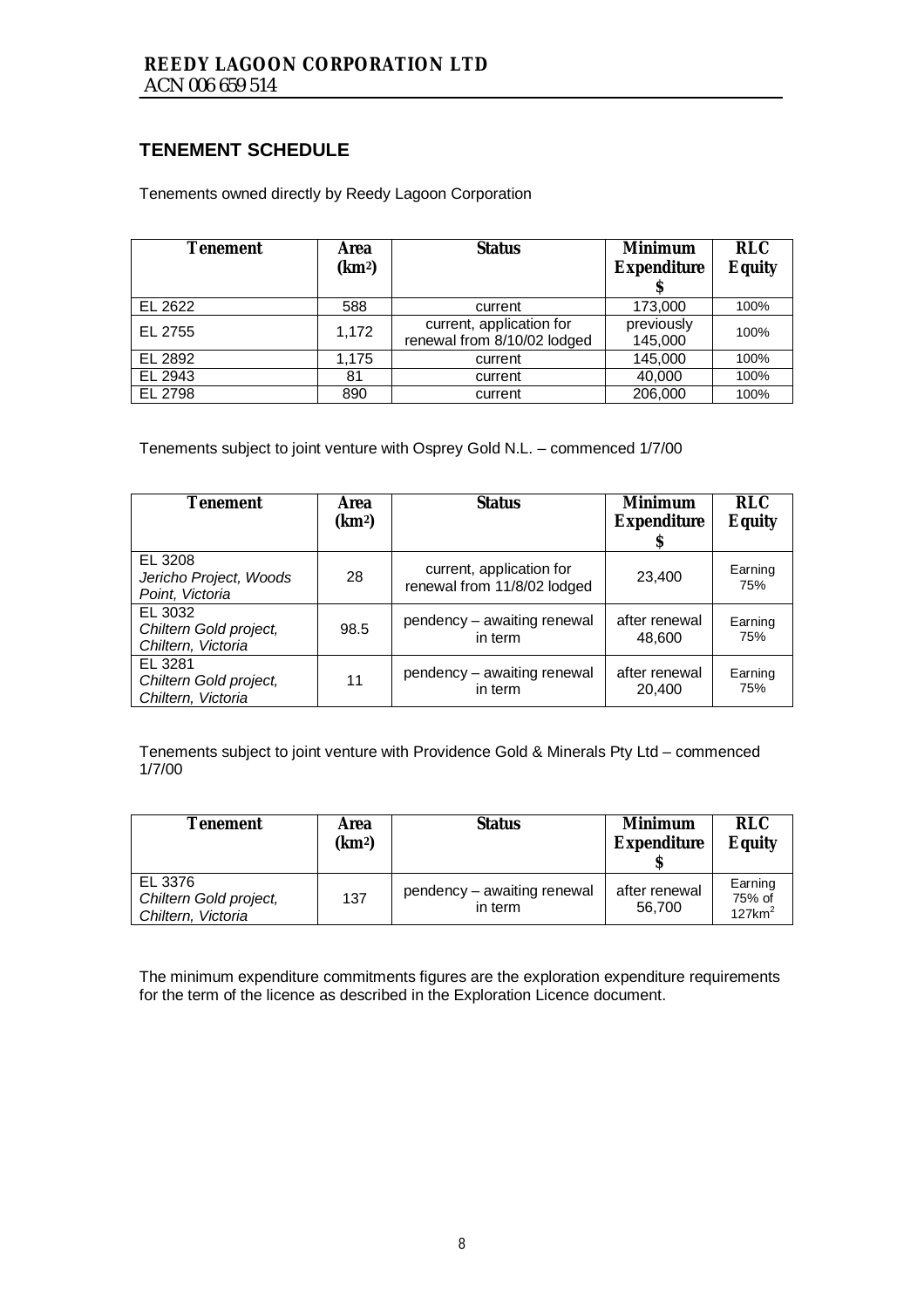The Directors present their report, together with the financial report of Reedy Lagoon Corporation Limited for the year ended 30 June 2002 and the auditor's report thereon.

### **1. DIRECTORS**

The Directors of the Company at any time during or since the financial year and details of their qualifications are:

#### **Geof H. Fethers***,* **B.Sc. Hons (Geol.), M AusIMM**

Executive Chairman and Managing Director

Geof Fethers, aged 45, is a geologist with more than 20 years experience in the minerals industry. His initial involvement in diamond exploration was with De Beers Australia Exploration Limited working in WA, NT, SA, South Africa and Botswana. He is chairman and managing director of Osprey Gold N.L., and is a member of A.M.P.L.A., AusIMM and the Geological Society of Australia. Director of the Company since 1986 - appointed Chairman in 1986.

## **Hugh Rutter***,* **B.Sc. (Geol.), M.Sc (Geophys), D.I.C. Geophys (Imp.C., London), F AusIMM**. Exploration Director

Hugh Rutter, aged 60, is a consulting geophysicist with more than 30 years experience in the exploration and mining industry. He is a founding director of Osprey Gold NL and is a member of numerous professional organisations, including AusIMM and the Australian Society of Exploration Geophysicists. Hugh was appointed a director of the Company on 24th August 2000.

#### **Andrew C. D. Watson**, **Dip. Farm Manag.**

Non-Executive Director

Andrew Watson, aged 46, is involved in the agriculture and forestry industries. He is a director of a private Australian plantation management company and various private earth moving companies which have operations extending from road building to quarrying. Andrew was appointed a Director of RLC on 22 November 2000.

#### **Adrian D. Wischer**, **B.Econ., M A.I.M.**

Non-Executive Director

Adrian Wischer, aged 45, is a private equity investor, an experienced manager and company director. He is a director of Osprey Gold N.L. and National Golf Holdings Ltd, a Fellow of A.I.C.D. and an Associate Fellow of A.I.M. Director of the Company since 1986.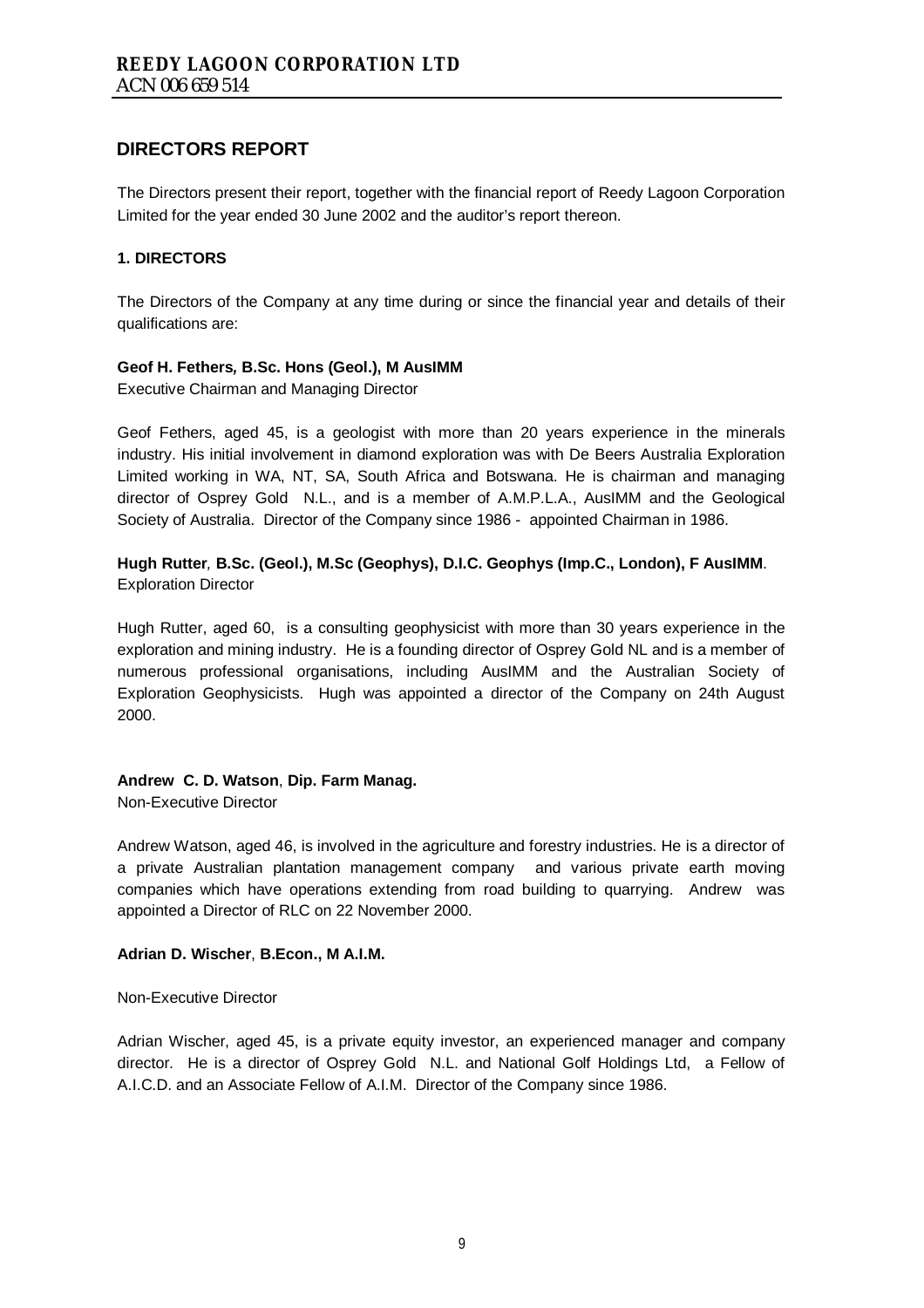### **2. DIRECTORS MEETINGS**

The following table sets out the numbers of meetings of the Company's directors held during the year ended 30 June 2002, and the number of meetings attended by each director.

|                 | Α  |    |
|-----------------|----|----|
| G. H. Fethers   | 11 | 11 |
| H. Rutter       | 9  | 11 |
| A. C. D. Watson | 9  | 11 |
| A. D. Wischer   | a  | 11 |

*A- number of meetings attended* 

*B - number of meetings held during the time the director held office during the year* 

### **3. PRINCIPAL ACTIVITY**

The principal activity of the Company during the course of the financial year was exploration for minerals.

There were no significant changes in the nature of the activities of the Company during the year.

#### **4. RESULT OF OPERATIONS**

The net loss of the Company after income tax for the year was \$305,793 (2001: loss \$172,019). Further commentary on the operations of the company during the year is included in the Annual Review on pages 2 to 7 of the Annual Report .

#### **5. DIVIDENDS**

No amount has been paid or declared by way of a dividend during the year and the directors do not recommend the payment of any dividend.

#### **6. STATE OF AFFAIRS**

Significant changes in the state of affairs of the Company during the financial year were as follows:

- On 23 August 2001 the Company made a cash issue of 100,000 ordinary shares to provide additional working capital. These shares were issued at \$0.175 per share.
- On 28 December 2001 the Company made a cash issue of 100,000 ordinary share to provide additional working capital. These shares were issued at \$0.175 per share.
- On 21 February 2002 the Company made a cash issue of 1,610,000 fully paid ordinary shares to provide additional working capital. These shares were issued at \$0.175 per share.
- On 15 March 2002 the Company made a cash issue of 251,755 fully paid ordinary shares to provide additional working capital. These shares were issued at \$0.175 per share.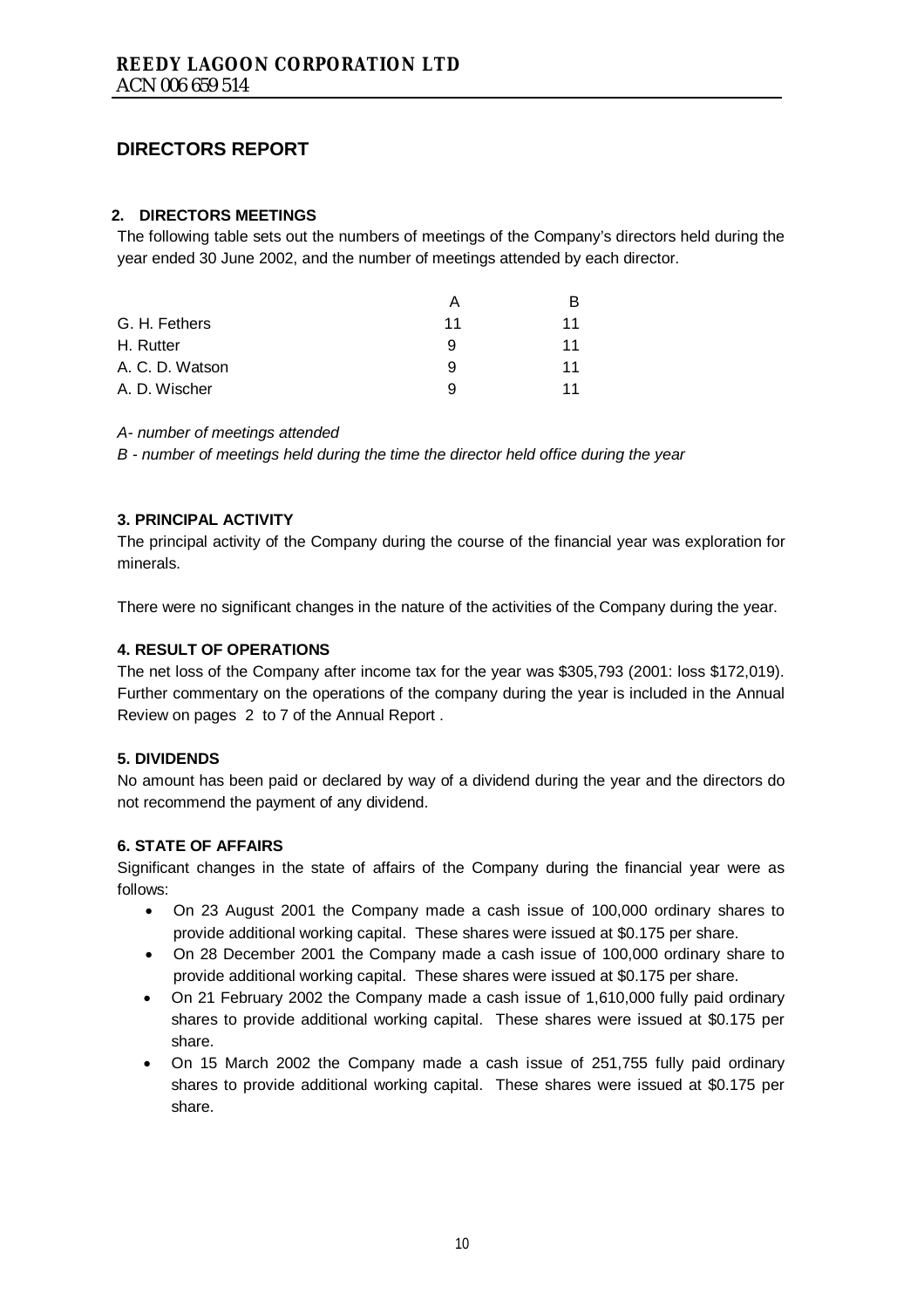## **7. ENVIRONMENTAL REGULATION**

The Company's operations are subject to environmental regulations under State legislation in relation to its exploration activities.

In addition, the Company is an associate member of the Victorian Minerals and Energy Council (VMEC) which is a non government association with an objective to foster mineral enterprise as a valuable and responsible industry for Victoria. The VMEC requires its members to conform with a code of conduct which includes environmental management practices. The Company ensures that all its operations conform with the code of practice.

The directors are not aware of any breaches of regulations during the period covered by this report.

## **8. EVENTS SUBSEQUENT TO BALANCE DATE**

There has not arisen, in the interval between the end of the year and the date of this report, any item, transaction or event of a material and unusual nature likely, in the opinion of the directors of the Company to affect significantly the operations of the Company, the results of those operations or the state of affairs of the Company in future financial years, except as follows :-

o During June 2002 the company released a prospectus for the issue of 14,000,000 shares at 30 cents per share, with 1 Option attached to every 2 shares allotted. The public offer sought to raise \$4.2 million. The offer opened on 1 July 2002 and closed on 6 September 2002, however the minimum subscription level was not achieved by that date. The offer has since been withdrawn and all costs associated with the preparation of the prospectus have been charged to the statement of financial performance for the year ended 30 June 2002.

## **9. LIKELY DEVELOPMENTS**

At the date of this report, there are no future developments of the Company which warrant disclosure, other than that the Company intends to continue seeking avenues to exploit the Company's mining tenements and joint ventures.

#### **10. DIRECTORS' EMOLUMENTS**

None of the directors of the Company have received emoluments during the financial year. However 1,200,000 31 December 2004 options to purchase shares were granted to directors on 1st January 2002, in accordance with a resolution passed at the Company's Annual General meeting in November 2001. The value of these options have not been determined. The exercise price of each option is 50 cents, significantly above the last share issue price and the price of shares under the public offer by the Company.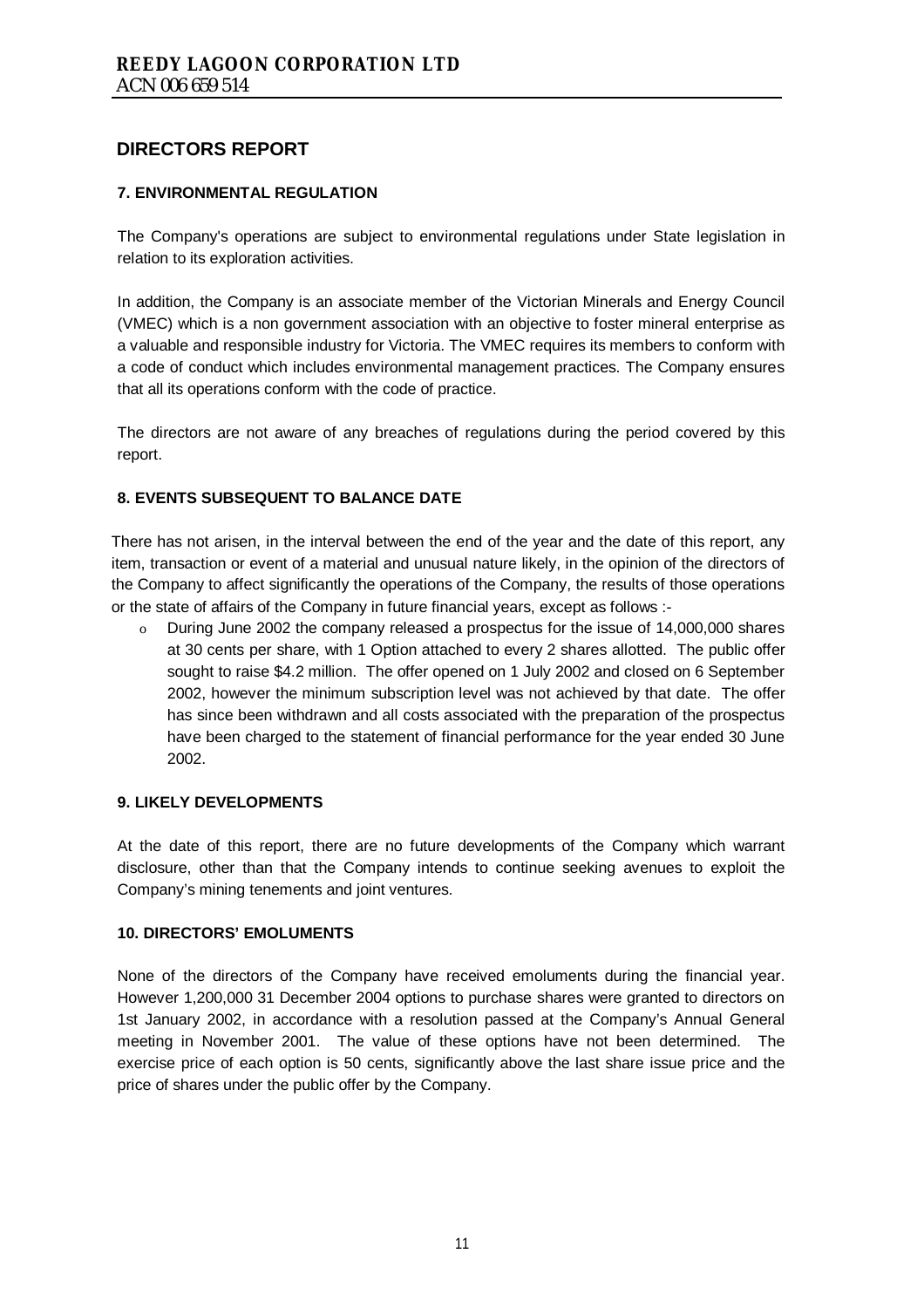### **11. OPTIONS ISSUES**

During or since the end of the previous financial year, the Company granted options over unissued ordinary shares to the following:

| Number of      |                 |                  |
|----------------|-----------------|------------------|
| <b>Options</b> | <b>Exercise</b> | <b>Expiry</b>    |
| <b>Granted</b> | <b>Price</b>    | Date             |
| 500,000        | \$0.50          | 31 December 2004 |
| 500,000        | \$0.50          | 31 December 2004 |
| 100,000        | \$0.50          | 31 December 2004 |
| 100,000        | \$0.50          | 31 December 2004 |
|                |                 |                  |

At the date of this report, unissued ordinary shares of the Company under option are:

| Exercise price | <b>Number of Shares</b> |
|----------------|-------------------------|
| \$0.50         | 2,150,000               |
| \$0.50         | 1.200.000               |
|                |                         |

The Company has previously agreed to issue 900,000 options to Agricultural Contracting Australia Pty Ltd at or about the date, if any, that the Company is listed on the ASX. These options will have an exercise price of \$0.30 and be exercisable up to 30 September 2003.

#### **12. DIRECTORS' INTERESTS**

The relevant interest of each director in the shares and options issued by the Company as notified by the directors at the date of the report is:

| <b>Director</b> | Shares held by<br>director | Shares held on<br>behalf of director or<br>by director<br>controlled entities | <b>Options over</b><br>unissued shares |
|-----------------|----------------------------|-------------------------------------------------------------------------------|----------------------------------------|
| G.H. Fethers    | 8,000                      | 9,183,000                                                                     | 1,400,000                              |
| A.D. Wischer    | 415                        |                                                                               | 200,000                                |
| A.C. D. Watson  | ٠                          |                                                                               | 200,000                                |
| H. Rutter       | -                          | ۰                                                                             | 1,400,000                              |

Since the end of the previous financial year no director of the Company has received or become entitled to receive any benefit because of a contract made by the Company with the director or with a firm of which they are a member, or with an entity in which the director has a substantial interest, other than:-

• in respect of service agreements with Chromite Pty. Ltd., of which G.H. Fethers is a director and shareholder.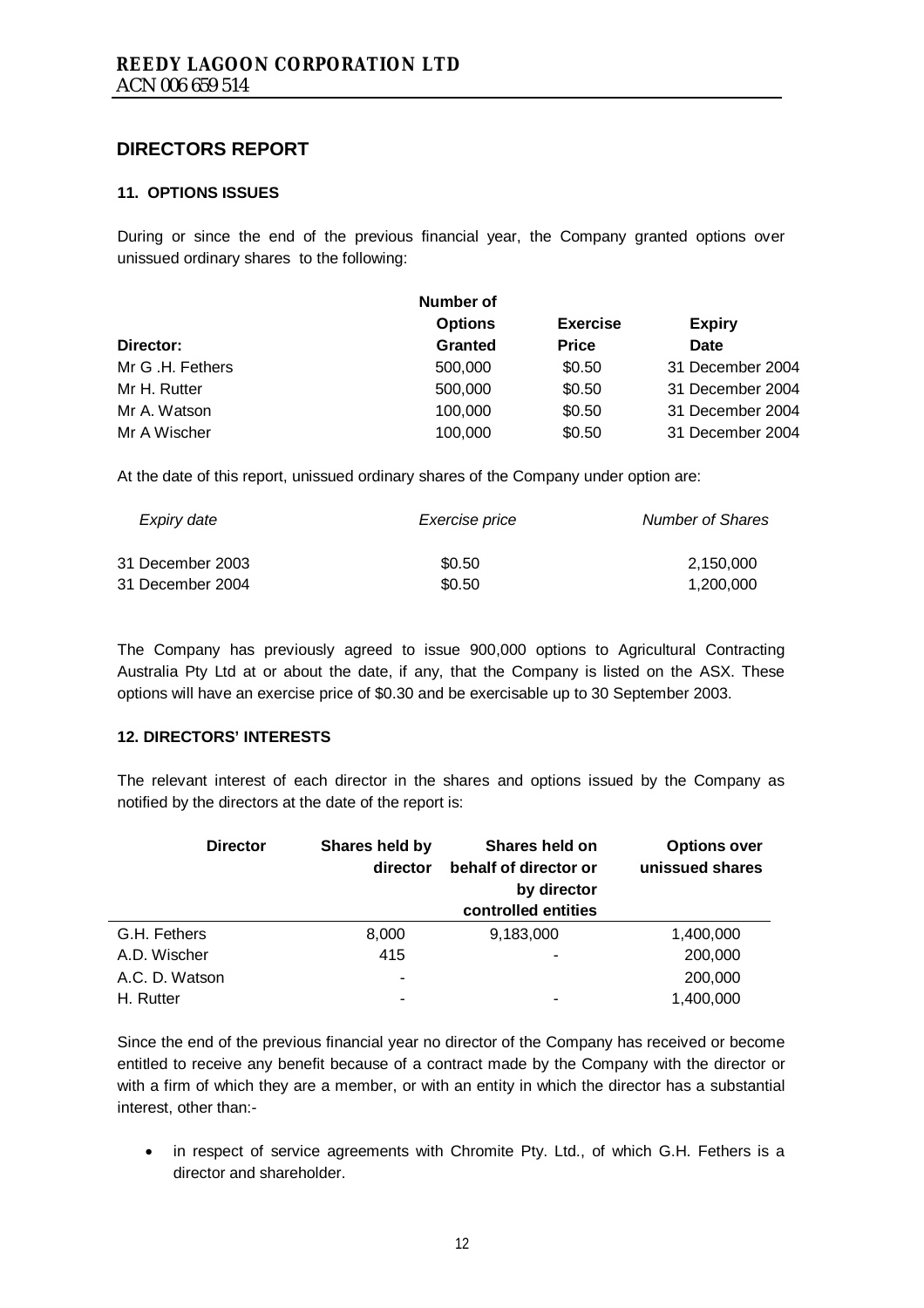• the provision of office space, equipment and secretarial services to the Company at normal commercial rates, by Cropten Pty Ltd. Messrs. Fethers and Rutter are shareholders and directors of Cropten Pty. Ltd.

Details of the service agreements are provided in note 17 to the Financial Statements.

### **13. INDEMNIFICATION AND INSURANCE OF OFFICERS AND AUDITORS**

The Company has not indemnified the directors and auditors of the Company against any liability arising in their capacity as directors or auditors of the Company. Since the end of the previous financial year, the Company has not paid any premiums in respect of the directors' and officers' liability and legal expense's insurance contracts for year ended 30 June 2002 and since the year ended, the Company has not paid or agreed to pay on behalf of the Company, provisions in respect of such insurance contacts for year ended 30 June 2002.

Signed in accordance with a resolution of the directors.

.................................................................

G.H. FETHERS DIRECTOR

Dated at Melbourne this day of October 2002.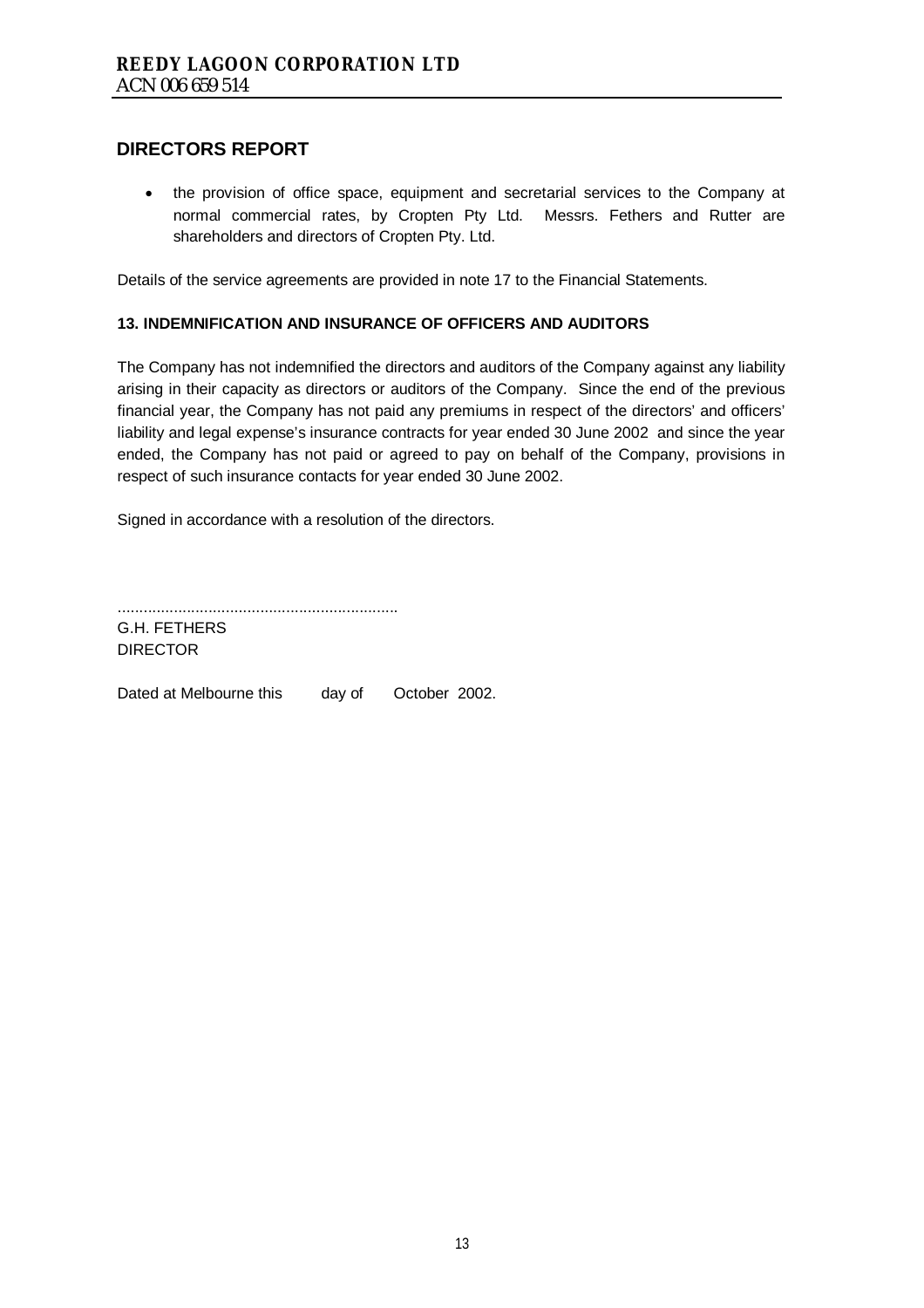## **STATEMENT OF FINANCIAL PERFORMANCE FOR THE YEAR ENDED 30 JUNE 2002**

|                                                                      | <b>Note</b> | 2002           | 2001           |
|----------------------------------------------------------------------|-------------|----------------|----------------|
|                                                                      |             | \$             | \$             |
| Other revenue from ordinary activities<br><b>Total revenue</b>       | 3           | 4,212<br>4,212 | 3,240<br>3,240 |
| <b>Expenses related to ordinary activities</b>                       |             |                |                |
| Administration expense                                               | 4           | (59, 308)      | (82,067)       |
| <b>Exploration expenditure</b>                                       | 4           | (127, 967)     | (42, 809)      |
| Prospectus preparation costs                                         | 4           | (90, 729)      |                |
| Legal expenses                                                       |             |                | (26, 692)      |
| Other expenses from ordinary activities                              | 4           | (32,001)       | (23, 691)      |
| (Loss) from ordinary activities before related income<br>tax expense |             | (305, 793)     | (172, 019)     |
| Income tax expense relating to<br>ordinary activities                | 6(a)        |                |                |
| Net (Loss)                                                           |             | (305, 793)     | (172, 019)     |

The statement of financial performance is to be read in conjunction with the notes to the financial statements set out on pages 17 to 29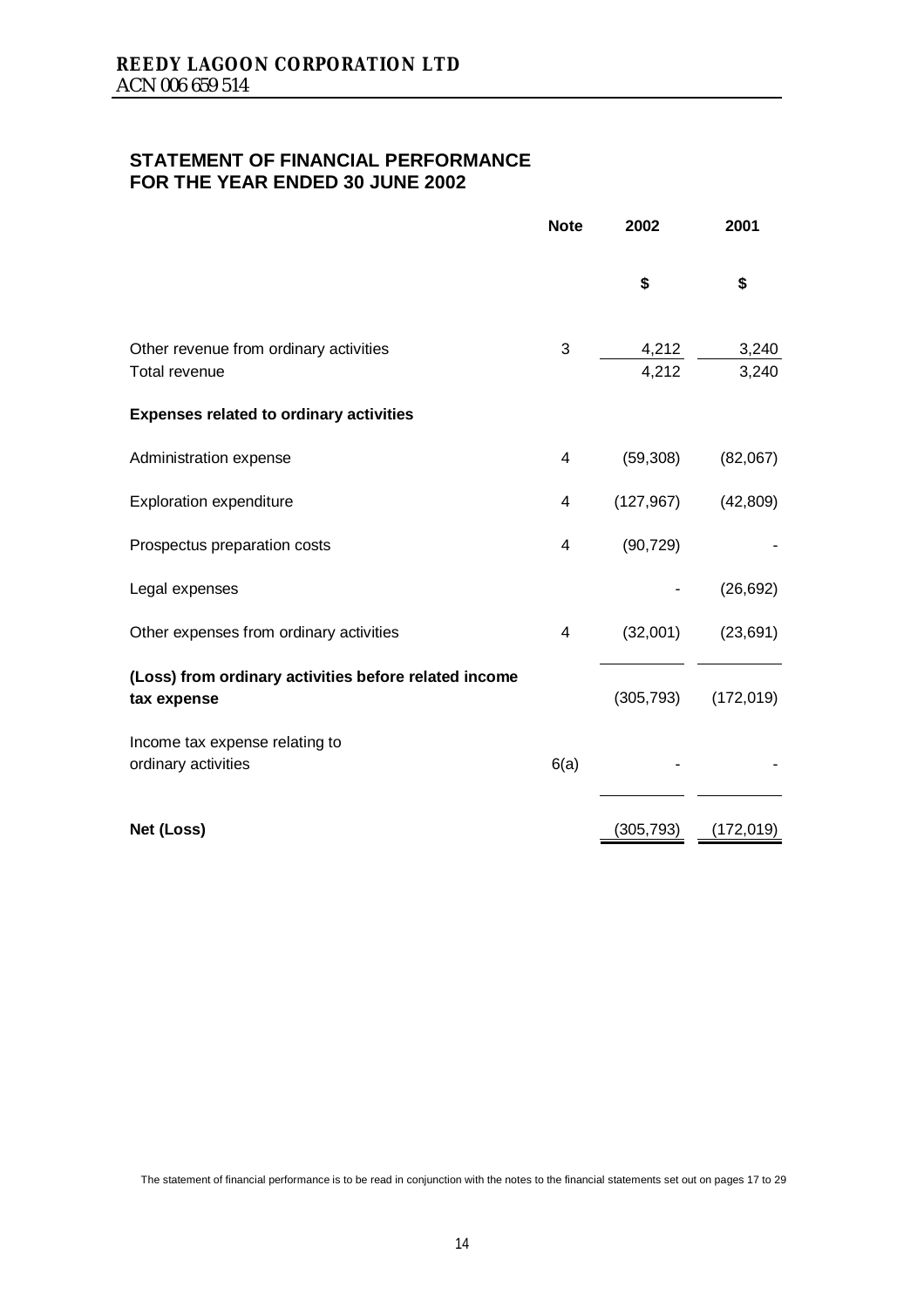# **STATEMENT OF FINANCIAL POSITION AS AT 30 JUNE 2002**

|                                  | <b>Note</b>    | 2002        | 2001        |
|----------------------------------|----------------|-------------|-------------|
|                                  |                | \$          | \$          |
| <b>Current Assets</b>            |                |             |             |
| Cash assets                      | $\overline{7}$ | 141,537     | 89,175      |
| Receivables                      | 8              | 36,737      | 1,117       |
| Prepayments                      |                | 2,313       |             |
| <b>Total Current Assets</b>      |                | 180,587     | 90,292      |
| <b>Total Assets</b>              |                | 180,587     | 90,292      |
| <b>Current Liabilities</b>       |                |             |             |
| Payables                         | 9              | 47,995      | 4,500       |
| Interest-free liabilities        | 10             | 142,606     | 142,606     |
| <b>Total Current Liabilities</b> |                | 190,601     | 147,106     |
| <b>Total Liabilities</b>         |                | 190,601     | 147,106     |
| <b>Net Deficiency</b>            |                | (10, 014)   | (56, 814)   |
| <b>Equity</b>                    |                |             |             |
| Contributed equity               | 11             | 6,253,256   | 5,900,663   |
| Accumulated (losses)             | 12             | (6,263,270) | (5,957,477) |
| <b>Total Deficiency</b>          | 13             | (10, 014)   | (56, 814)   |

The statement of financial position is to be read in conjunction with the notes to the financial statements set out on pages 17 to 29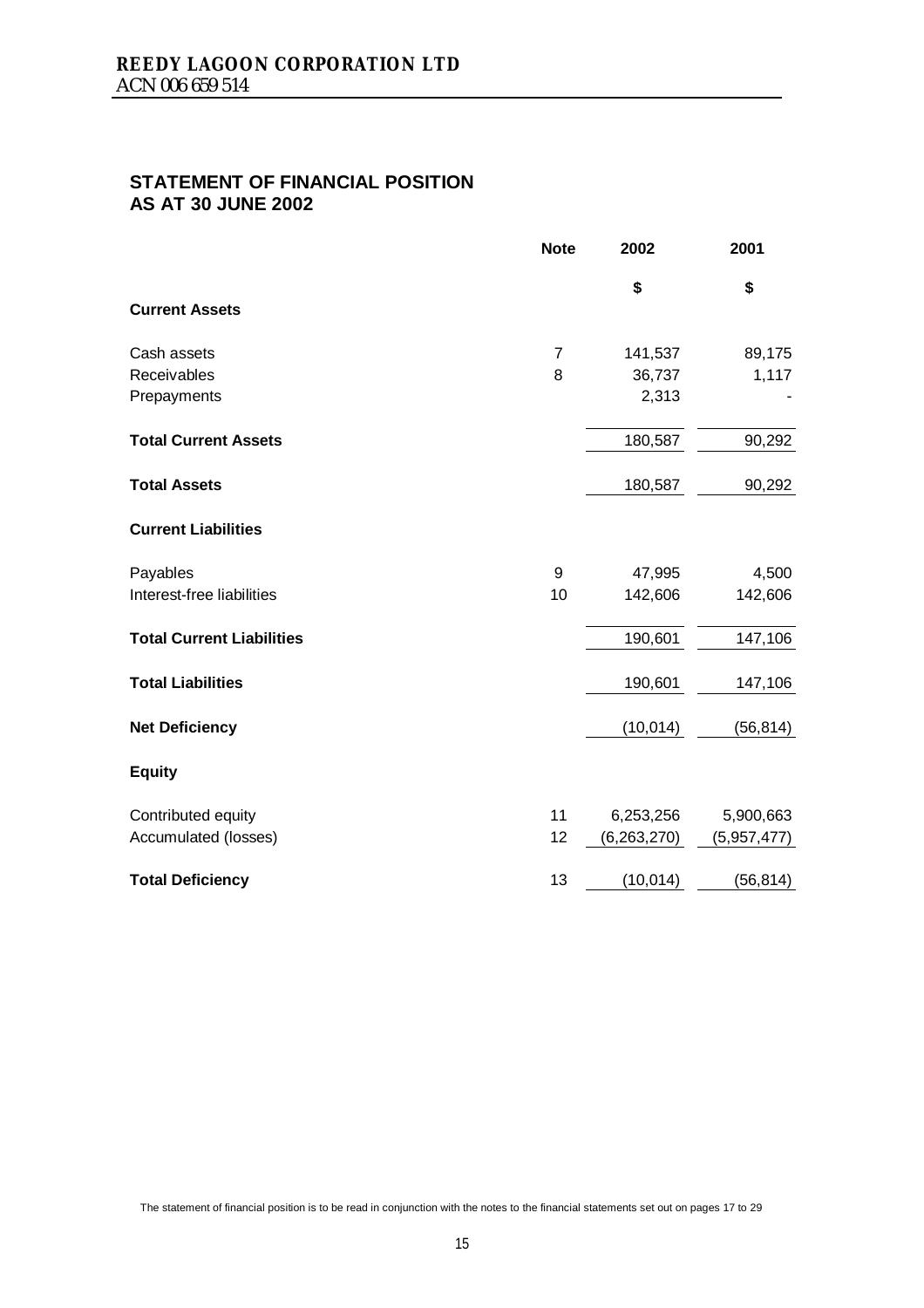# **STATEMENT OF CASH FLOWS FOR THE YEAR ENDED 30 JUNE 2002**

|                                                   | <b>Note</b> | 2002<br>\$ | 2001<br>\$ |
|---------------------------------------------------|-------------|------------|------------|
| Cash flows from operating activities              |             |            |            |
| Payments to suppliers and employees (inc net GST) |             | (226,164)  | (207, 516) |
| Interest received                                 |             | 4,212      | 3,040      |
| Net cash (used in) operating activities           | 14(b)       | (221, 952) | (204, 476) |
| Cash flows from financing activities              |             |            |            |
| Proceeds from share issues                        |             | 360,807    | 293,625    |
| Costs of share issue                              |             | (8,214)    |            |
| Payment of June 2002 prospectus costs (inc GST)   |             | (78, 279)  |            |
| Net cash provided by financing activities         |             | 274,314    | 293,625    |
|                                                   |             |            |            |
| Net increase in cash held                         |             | 52,362     | 89,149     |
| Cash at beginning of year                         |             | 89,175     | 26         |
| Cash at end of year                               | 14(a)       | 141,537    | 89,175     |

The statement of cash flows is to be read in conjunction with the notes to the financial statements set out on pages 17 to 29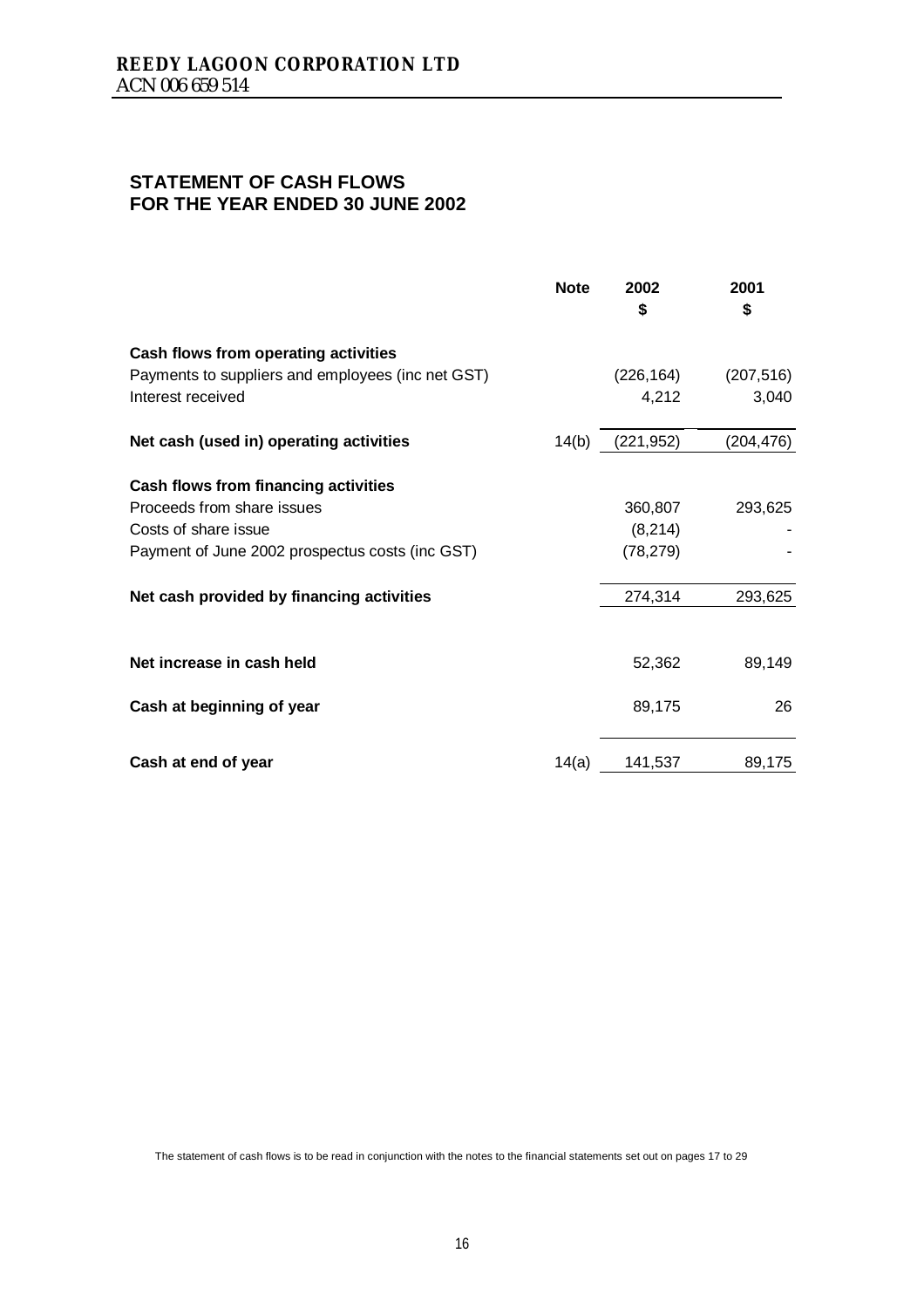#### **1. STATEMENT OF SIGNIFICANT ACCOUNTING POLICIES**

#### **(a) Basis of Preparation**

The financial report is a general purpose financial report which has been prepared in accordance with Accounting Standards, Urgent Issues Group Consensus Views, other authoritative pronouncements of the Australian Accounting Standards Board and the Corporations Act 2001.

It has been prepared in accordance with the historical cost convention, and except where stated does not take into account changing money values or fair values of non-current assets.

These accounting policies have been consistently applied and, except where there is a change in accounting policy, are consistent with those of the previous year.

#### **(b) Going Concern**

The accounts have been prepared on a going concern basis, which contemplates continuity of normal business activities and the realisation of assets and settlement of liabilities in the ordinary course of business. The company incurred an operating loss before income tax of \$305,793 during the year ended 30 June 2002 (2001: \$172,019), and as at that date the company's total liabilities exceeded total assets by \$10,014 (2001: \$56,814). The directors believe the going concern basis is appropriate because director related entities have advanced funds to the Company, have subordinated their loans to the benefit of external creditors and these entities have stated that they will continue to financially support the Company.

The directors have prepared the financial statements on a going concern basis since they are of the opinion the Company will receive additional future funding by either securing a joint venture partner or through the issue of new capital. In the event that no future funding is received, there is significant uncertainty whether the company will be able to continue as a going concern. No adjustments have been made to the financial report relating to the recoverability and classification of recoded asset amounts or to the amounts and classification of liabilities that might be necessary should the entity not continue as a going concern.

#### **(c) Taxation**

The Company adopts the income statement liability method of tax effect accounting.

Income tax expense is calculated on operating profit adjusted for permanent differences between taxable and accounting income. The tax effect of timing differences, which arise from items being brought to account in different periods for income tax and accounting purposes, is carried forward in the balance sheet as a future income tax benefit or a provision for deferred income tax.

Future income tax benefits are not brought to account unless realisation of the asset is assured beyond reasonable doubt. Future income tax benefits relating to losses are only brought to account when their realisation is virtually certain.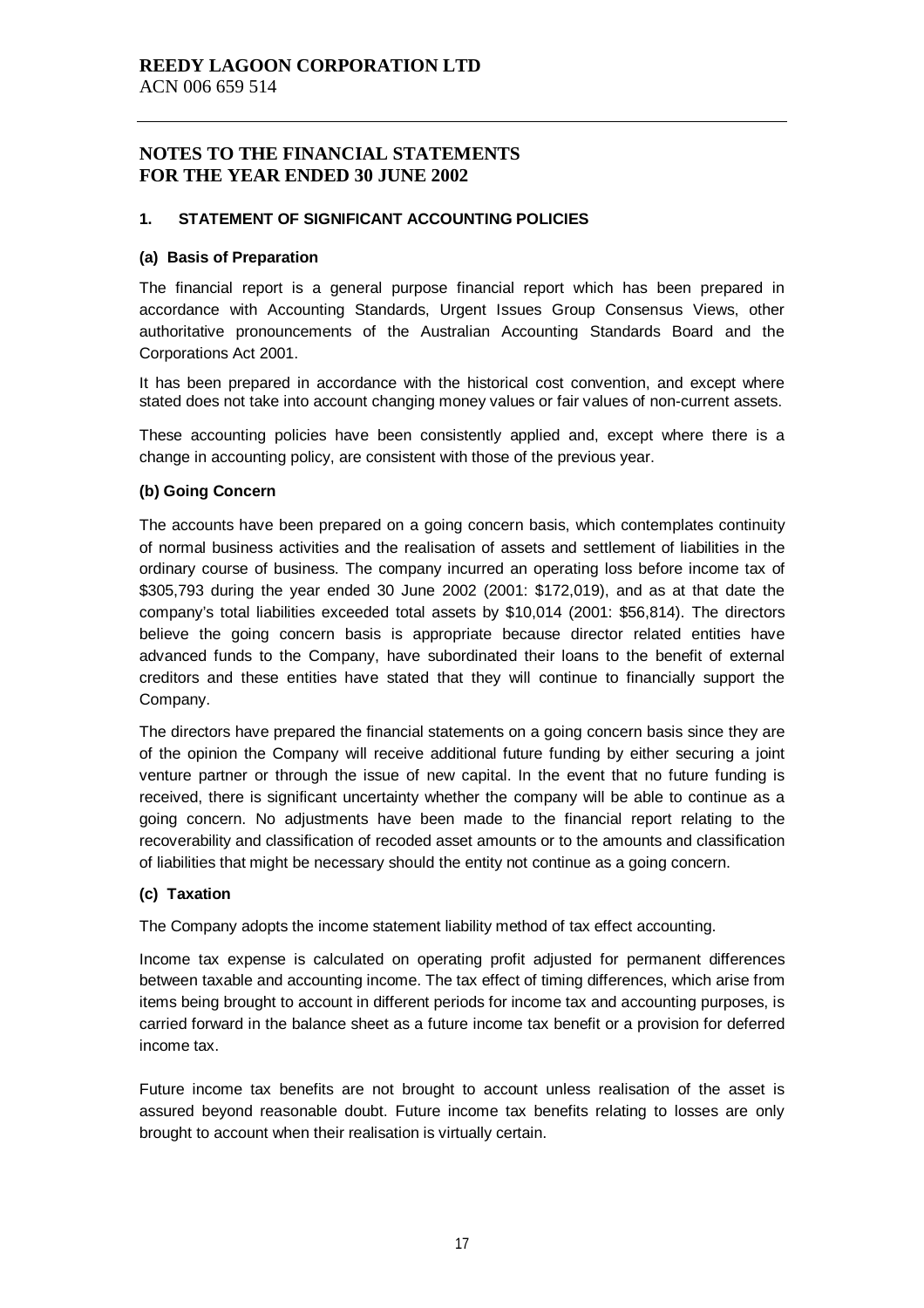#### **(d) Goods and Services Tax**

Revenues, expenses and assets are recognised net of the amount of goods and services tax (GST), except where the amount of GST incurred is not recoverable from the Australian Tax Office (ATO). In these circumstances the GST is recognised as part of the cost of acquisition of the asset or as part of an item of the expense. Receivables and payables are stated with the amount of GST included. The net amount of GST recoverable from, or payable to, the ATO is included as a current asset or liability in the statement of financial position.

Cash flows are included in the statement of cash flows on a gross basis. The GST components of cash flows arising from investing and financing activities, which are recoverable from, or payable to the ATO, are classified as operating cash flows.

#### **(e) Exploration, Evaluation and Development Expenditure**

Exploration, evaluation and development costs are written off where the activities in the areas of interest have not yet reached a stage that permits reasonable assessment of the existence of economically recoverable reserves. Once it is determined that the costs can be recouped through sale or successful development and exploitation of the area of interest then the costs are accumulated and carried forward for each area of interest.

Amortisation is not charged on costs carried forward in respect of areas of interest in the development phase until production commences. When production commences, carried forward exploration, evaluation and development costs are amortised over the life of the area according to the rate of depletion of the economically recoverable reserves.

Accumulated costs in relation to an abandoned area are written off in full against profit in the year in which the decision to abandon the area is made. Each area of interest is also reviewed annually and accumulated costs written off to the extent that they will not be recoverable in the future.

Restoration costs are provided for at the time of the activities that give rise to the need for restoration. If this occurs prior to commencement of production, the costs are included in deferred exploration and development expenditure. If it occurs after commencement of production, restoration costs are provided for and charged to the statement of financial performance as an expense.

#### **(f) Cash assets**

Cash assets are carried at face value of the amounts deposited. The carrying value of cash assets approximates net fair value.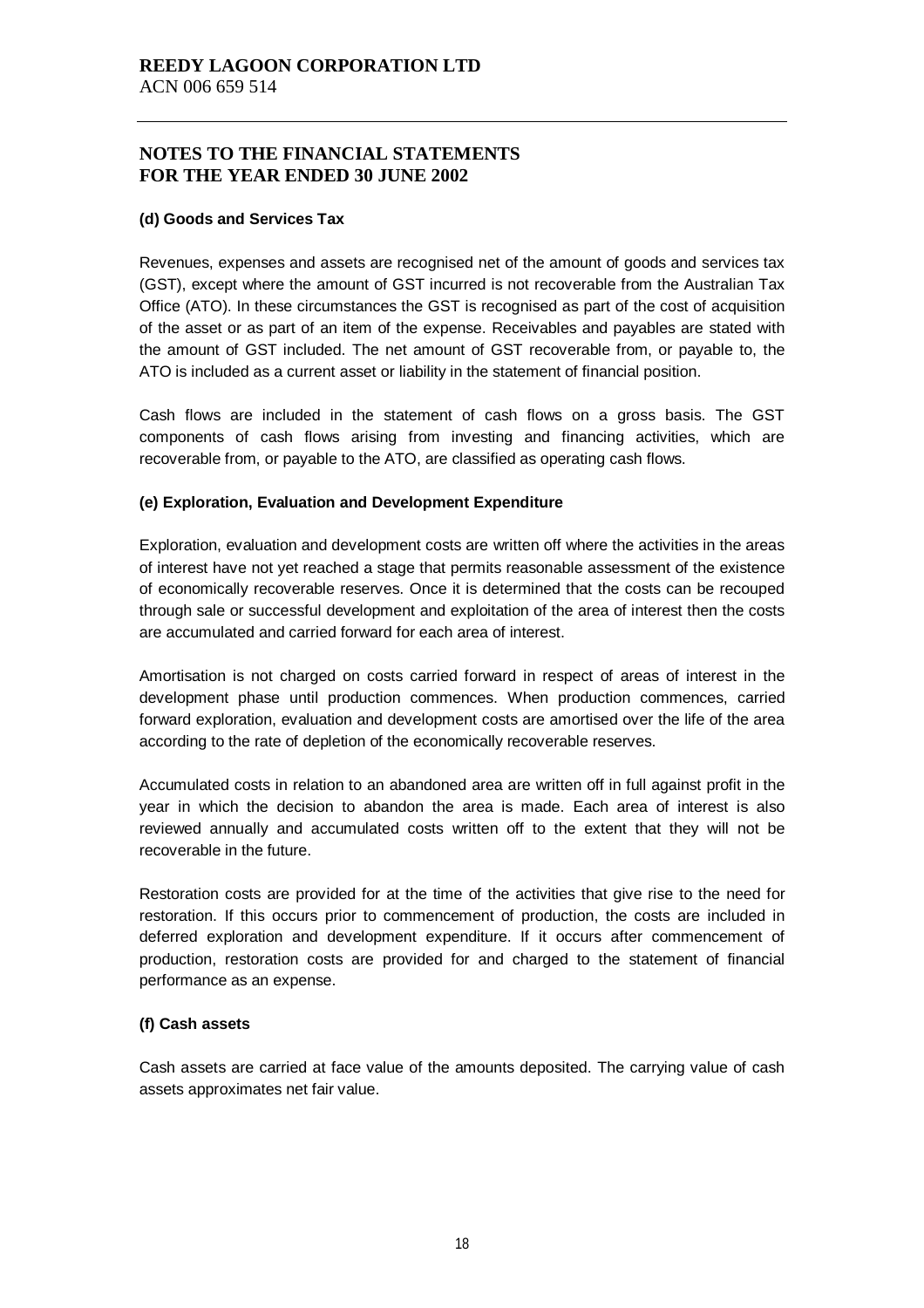#### **(g) Other receivables**

Other receivables are stated at cost less allowance for doubtful receivables.

#### **(h) Revenue Recognition**

#### *Interest Income*

Interest income is recognised as it accrues.

#### **(i) Payables**

Liabilities are recognised for amounts to be paid in the future for goods or services received. Trade accounts payable are settled as cash flows allow.

### **2. CHANGE IN ACCOUNTING POLICY**

The company has applied the revised AASB 1005 Segment Reporting (issued in August 2000) for the first time from 1 July 2001.

|    |                                         | <b>Note</b> | 2002<br>\$ | 2001<br>\$ |
|----|-----------------------------------------|-------------|------------|------------|
| 3. | <b>REVENUE FROM ORDINARY ACTIVITIES</b> |             |            |            |
|    | Other revenue:                          |             |            |            |
|    | From Operating activities               |             |            |            |
|    | - Interest – other parties              |             | 4,212      | 3,040      |
|    | - Other income                          |             |            | 200        |
|    | <b>Total other revenue</b>              |             | 4,212      | 3,240      |
|    | Total revenue from ordinary activities  |             | 4.212      | 3,240      |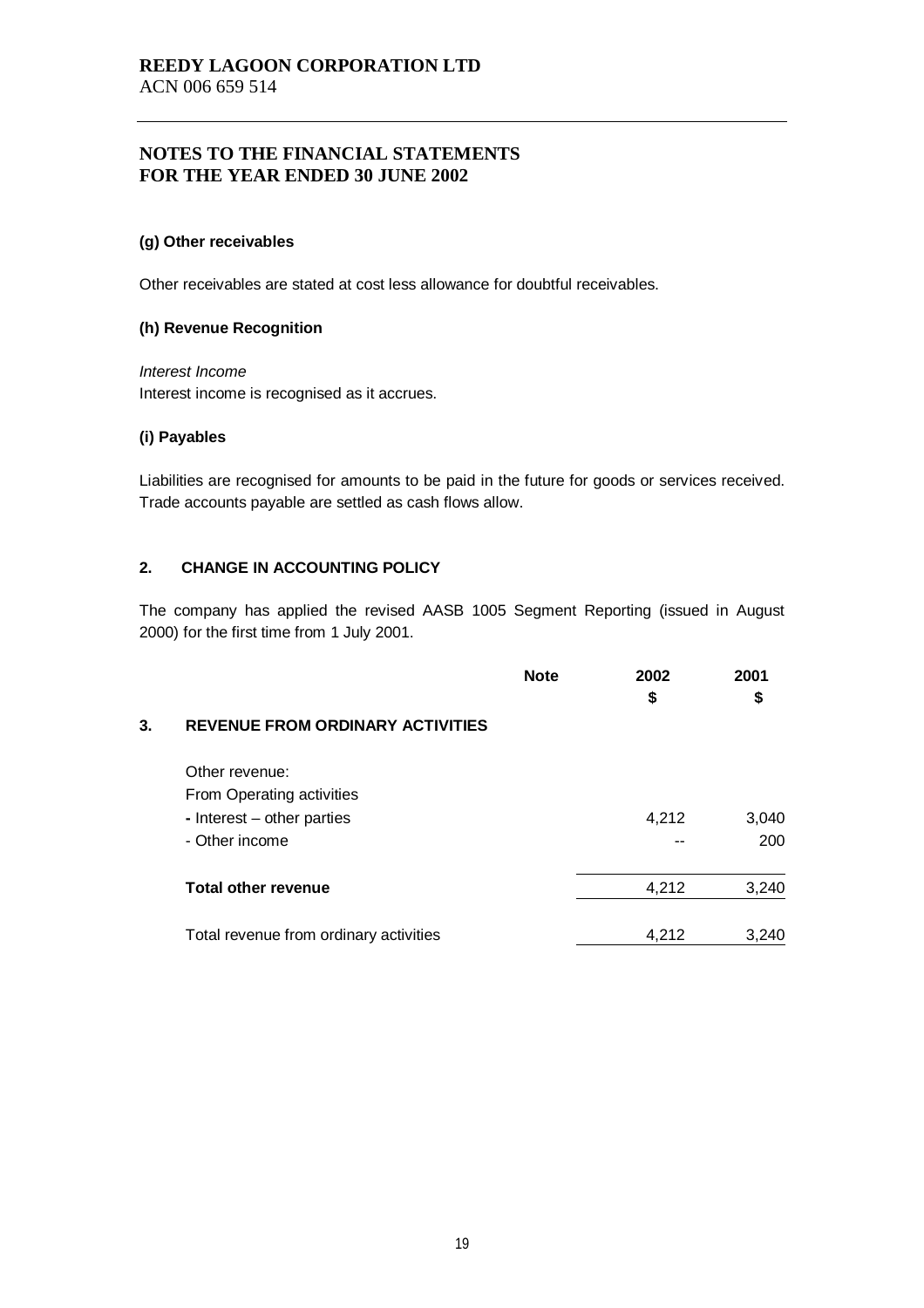|     | <b>Note</b>                                                                                                             | 2002<br>\$ | 2001<br>\$ |
|-----|-------------------------------------------------------------------------------------------------------------------------|------------|------------|
| 4.  | (LOSS) FROM ORDINARY ACTIVITIES BEFORE<br><b>INCOME TAX EXPENSE</b>                                                     |            |            |
|     | (Loss) from ordinary activities before income tax expense<br>has been arrived at after charging the following<br>items: |            |            |
|     | Consulting fees - Administration<br>$\bullet$                                                                           | 12,912     | 32,675     |
|     | Other Administration expenses<br>$\bullet$                                                                              | 46,396     | 49,392     |
|     |                                                                                                                         | 59,308     | 82,067     |
|     | Consulting Fees (Geophysical) - Exploration                                                                             | 33,728     | 4,162      |
|     | Other Exploration expenditure                                                                                           | 94,239     | 38,647     |
|     |                                                                                                                         | 127,967    | 42,809     |
|     | Prospectus preparation costs                                                                                            | 90,729     |            |
|     | <b>Legal Fees</b>                                                                                                       |            | 26,692     |
|     | Other expenses from ordinary activities                                                                                 | 32,001     | 23,691     |
|     | <b>Total expenses</b>                                                                                                   | 310,005    | 175,259    |
| 5.  | <b>AUDITORS REMUNERATION</b>                                                                                            |            |            |
|     | <b>Audit Services</b>                                                                                                   |            |            |
|     | Auditors of the Company - KPMG                                                                                          | 8,500      | 2,500      |
| 6.  | <b>TAXATION</b>                                                                                                         |            |            |
| (a) | Income tax expense                                                                                                      |            |            |
|     | Prima facie income tax benefit calculated at 30% on the                                                                 |            |            |
|     | (loss) from ordinary activities (30 June 2001: 34%)                                                                     | 91,738     | 58,486     |
|     | Increase/decrease in income tax benefit                                                                                 |            |            |
|     | Legal fees                                                                                                              |            | (9,075)    |
|     | Joint venture payments                                                                                                  | (9,000)    | (3,400)    |
|     | Non-assessable other income                                                                                             |            | 68         |
|     | Other timing differences                                                                                                | (20, 481)  |            |
|     | Tax losses not carried forward as future income tax<br>benefit                                                          |            | (46,080)   |
|     | Income tax expense attributable to operating (loss)                                                                     | (62,257)   |            |
|     |                                                                                                                         |            |            |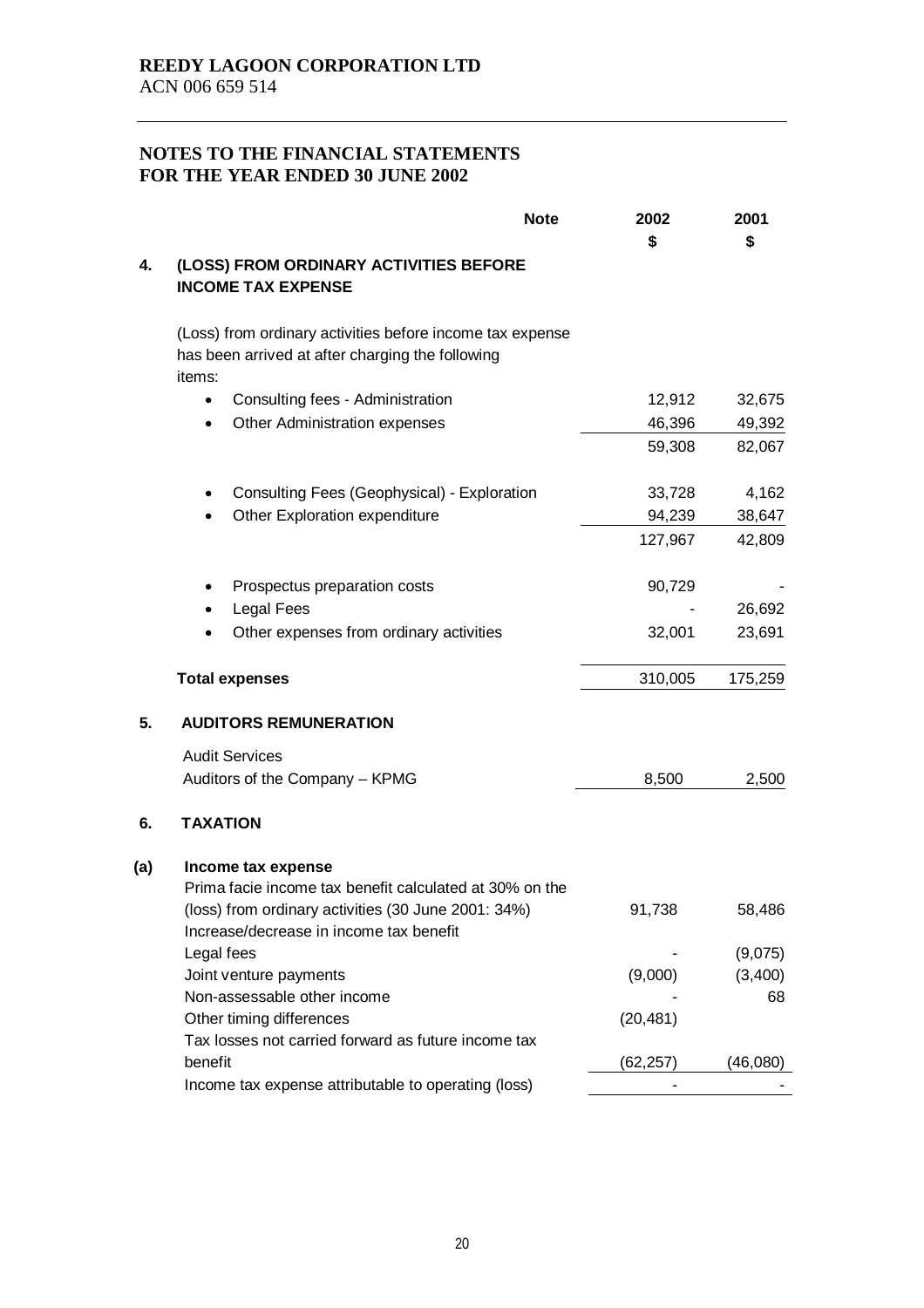| <b>Note</b> | 2002   | 2001 |
|-------------|--------|------|
|             | æ<br>Ð | \$   |

#### **6. TAXATION (continued..)**

#### **(b) Future Income Tax Benefits not taken to account**

| The potential future income tax benefit arising from tax losses and timing differences |         |         |  |  |  |
|----------------------------------------------------------------------------------------|---------|---------|--|--|--|
| has not been recognised as an asset because recovery of tax losses is not virtually    |         |         |  |  |  |
| certain and recovery of timing differences is not assured beyond any reasonable doubt: |         |         |  |  |  |
| Tax losses carried forward<br>287.787<br>350.044                                       |         |         |  |  |  |
| Timing differences                                                                     | 21,831  | 1,350   |  |  |  |
|                                                                                        | 371,875 | 289,137 |  |  |  |

The potential future income tax benefit will only be obtained if:

- a) The Company derives future assessable income of a nature and amount sufficient to enable the benefit to be realised;
- b) The Company continues to comply with the conditions for deductibility imposed by the law; and
- c) No changes in tax legislation adversely affect the Company in realising the benefit.

|                    | <b>Note</b> | 2002<br>\$ |        |  |
|--------------------|-------------|------------|--------|--|
|                    |             |            | \$     |  |
| <b>CASH ASSETS</b> |             |            |        |  |
| Cash at bank       |             | 96,537     | 44,175 |  |
| Term deposits      |             | 45,000     | 45,000 |  |
|                    |             | 141,537    | 89,175 |  |
|                    |             |            |        |  |

The bank short term deposits mature within 60 days and pay interest at a weighted average interest rate of 3.0% at 30 June 2002.

These deposits are held by the bank as a guarantee to Ministry of Energy and Resources.

#### **8 RECEIVABLES**

| <b>GST</b> receivable | 11.459 | 1.117 |
|-----------------------|--------|-------|
| Other debtors         | 25,278 | . .   |
|                       | 36.737 | 1.117 |
|                       |        |       |

### **9. PAYABLES**

| Trade creditors and accruals | 47.995 | 4.500 |
|------------------------------|--------|-------|
|                              |        |       |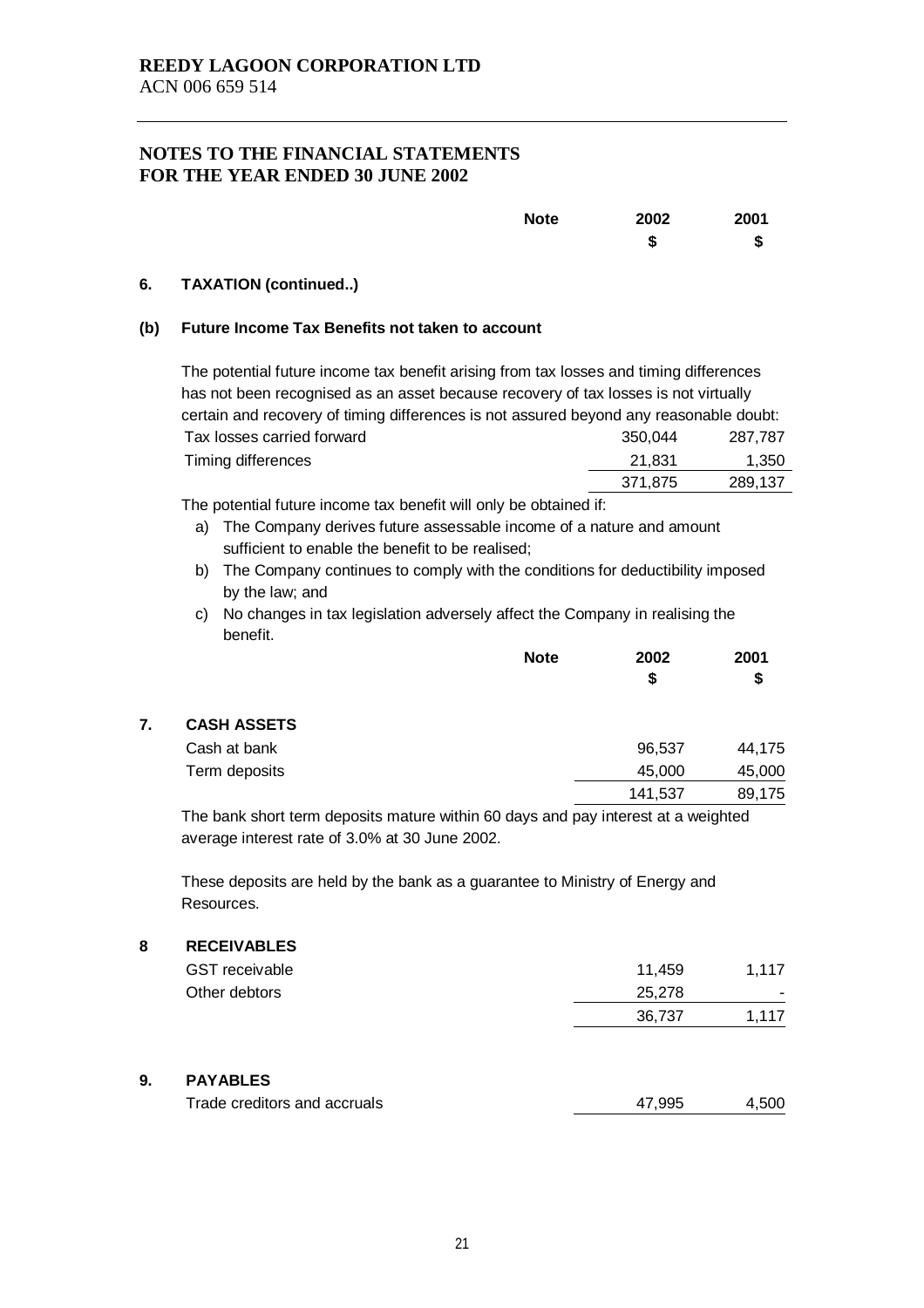|     |                                                                                                                                                                           | <b>Note</b> | 2002<br>\$ | 2001<br>\$ |
|-----|---------------------------------------------------------------------------------------------------------------------------------------------------------------------------|-------------|------------|------------|
| 10. | <b>INTEREST-FREE LIABILITIES</b>                                                                                                                                          |             |            |            |
|     | Loan - Chromite Pty Ltd                                                                                                                                                   | 17          | 142,606    | 142,606    |
| 11. | <b>CONTRIBUTED EQUITY</b>                                                                                                                                                 |             |            |            |
|     | Issued and paid up share capital of<br>17,949,830 (30 June 2001: 15,888,075)<br>ordinary shares fully paid comprising:<br>8,307,760 shares issued for cash (30 June 2001: |             |            |            |
|     | 6,246,005<br>9,642,070 shares allotted from Asset Revaluation<br>Reserve in 1987. (Mineral exploration tenements                                                          |             | 1,440,435  | 1,079,628  |
|     | were subsequently revalued downwards with                                                                                                                                 |             |            |            |
|     | decrement taken to accumulated losses)                                                                                                                                    |             | 4,821,035  | 4,821,035  |
|     | Cost of share issue                                                                                                                                                       |             | (8, 214)   |            |
|     |                                                                                                                                                                           |             | 6,253,256  | 5,900,663  |
|     | <b>Movements in Contributed Equity</b>                                                                                                                                    |             |            |            |
|     | Balance at beginning of year<br>2,061,755 (30 June 2001: 135,000) ordinary issued                                                                                         |             | 5,900,663  | 5,607,038  |
|     | at 17.5 cents per share                                                                                                                                                   |             | 360,807    | 23,625     |
|     | (30 June 2001: 1,800,000) ordinary shares issued at                                                                                                                       |             |            |            |
|     | 15 cents per share                                                                                                                                                        |             |            | 270,000    |
|     | Cost of share issue                                                                                                                                                       |             | (8, 214)   |            |
|     | Balance at end of year                                                                                                                                                    |             | 6,253,256  | 5,900,663  |

In the previous financial year the Company granted 2,150,000 options at an exercise price of \$0.50 per share with an expiry date of 31 December 2003. At the end of the period 2,150,000 shares remain unissued in respect of these options. These options have not been exercised.

During this financial year a further 1,200,000 options were granted to directors of the Company. The options have an exercise price of \$0.50 per share and expire on 31 December 2004.

Holders of ordinary shares are entitled to receive dividends as declared from time to time and are entitled to one vote per share at shareholders' meetings.

In the event of winding up of the Company ordinary shareholders rank after all other shareholders and creditors and are fully entitled to any proceeds of liquidation.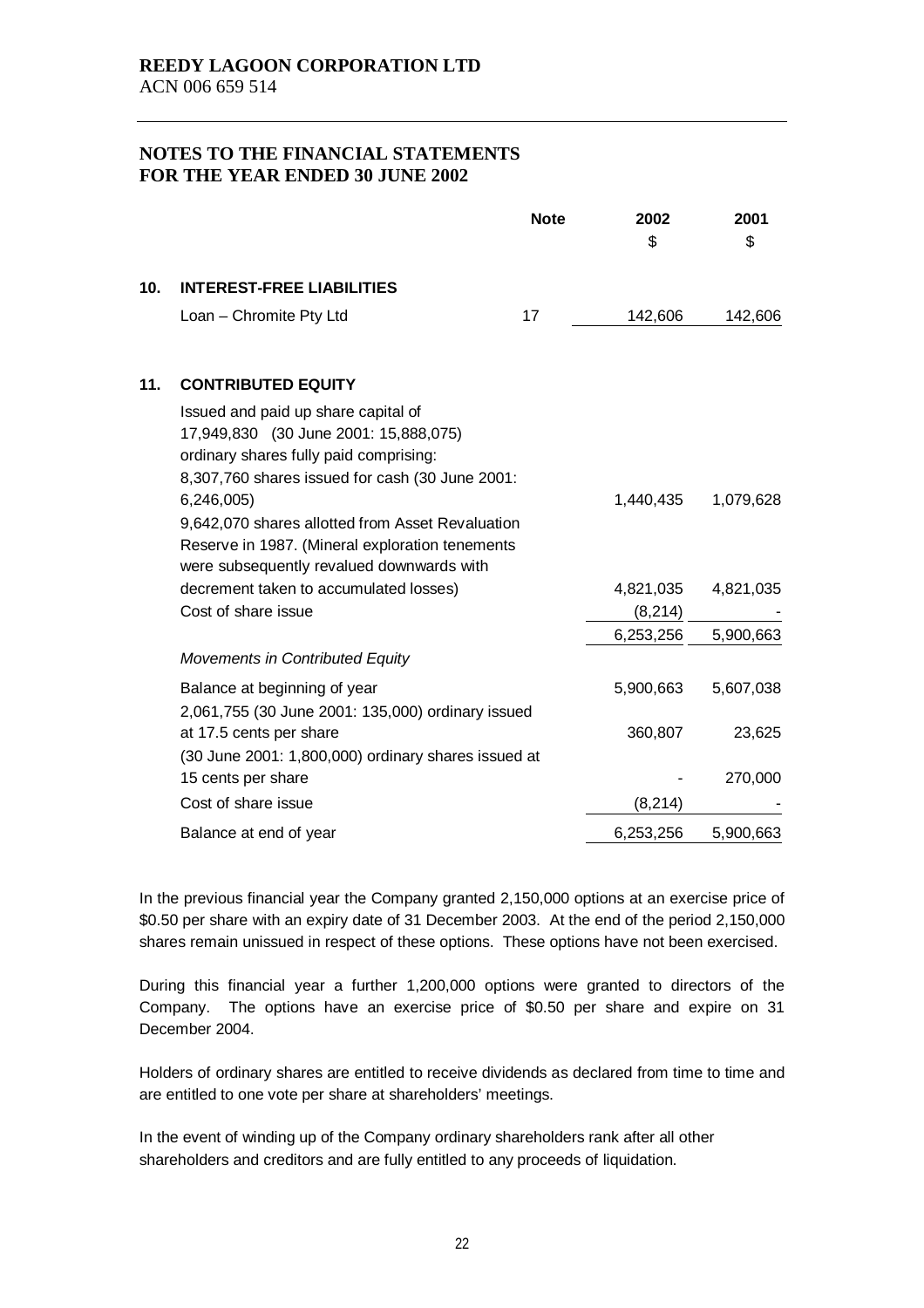|     | <b>Note</b>                                                                                                                                                                                                                                                                                                                                                                                                  | 2002<br>S            | 2001<br>5  |
|-----|--------------------------------------------------------------------------------------------------------------------------------------------------------------------------------------------------------------------------------------------------------------------------------------------------------------------------------------------------------------------------------------------------------------|----------------------|------------|
| 12. | <b>ACCUMULATED LOSSES</b>                                                                                                                                                                                                                                                                                                                                                                                    |                      |            |
|     | Accumulated Losses at beginning of year                                                                                                                                                                                                                                                                                                                                                                      | 5,957,477            | 5,785,458  |
|     | <b>Net Loss</b>                                                                                                                                                                                                                                                                                                                                                                                              | 305,793              | 172,019    |
|     | Accumulated Losses at end of year                                                                                                                                                                                                                                                                                                                                                                            | 6,263,270            | 5,957,477  |
| 13. | TOTAL EQUITY/(DEFICIENCY) RECONCILIATION                                                                                                                                                                                                                                                                                                                                                                     |                      |            |
|     | Total (deficiency) at beginning of year<br>Total changes in equity recognised in                                                                                                                                                                                                                                                                                                                             | (56, 814)            | (178, 420) |
|     | <b>Statement of Financial Performance</b>                                                                                                                                                                                                                                                                                                                                                                    | (305, 793)           | (172, 019) |
|     | <b>Contributions of Equity</b>                                                                                                                                                                                                                                                                                                                                                                               | 352,593              | 293,625    |
|     | Total (deficiency) at end of year                                                                                                                                                                                                                                                                                                                                                                            | (10, 014)            | (56, 814)  |
| (a) | <b>14. NOTES TO THE STATEMENT OF CASH FLOWS</b><br><b>Reconciliation of cash</b><br>For the purpose of the Statement of Cash Flows,<br>cash includes Cash on hand and deposits at call with<br>banks or financial institutions. Cash at the end of the<br>financial year as shown in the statement of cash flows<br>is reconciled to the related items in the statement of<br>financial position as follows: |                      |            |
|     | Cash assets<br>7                                                                                                                                                                                                                                                                                                                                                                                             | 141,537              | 89,175     |
|     | (b) Reconciliation of (Loss) from ordinary activities after<br>Income Tax to net cash (used in) operating activities<br>(Loss) from ordinary activities after Income Tax<br>Prospectus costs recognised in financing activities                                                                                                                                                                              | (305, 793)<br>78,279 | (172, 019) |
|     | Changes in assets and liabilities                                                                                                                                                                                                                                                                                                                                                                            |                      |            |
|     | (Increase) in receivables<br>(Increase) in Prepayments<br>Increase/(decrease) in accounts payable and borrowings                                                                                                                                                                                                                                                                                             | (35,620)<br>(2,313)  | (1, 117)   |
|     | from related party                                                                                                                                                                                                                                                                                                                                                                                           | 43,495               | (31, 340)  |
|     | Net Cash (used in) operating activities                                                                                                                                                                                                                                                                                                                                                                      | (221, 952)           | (204, 476) |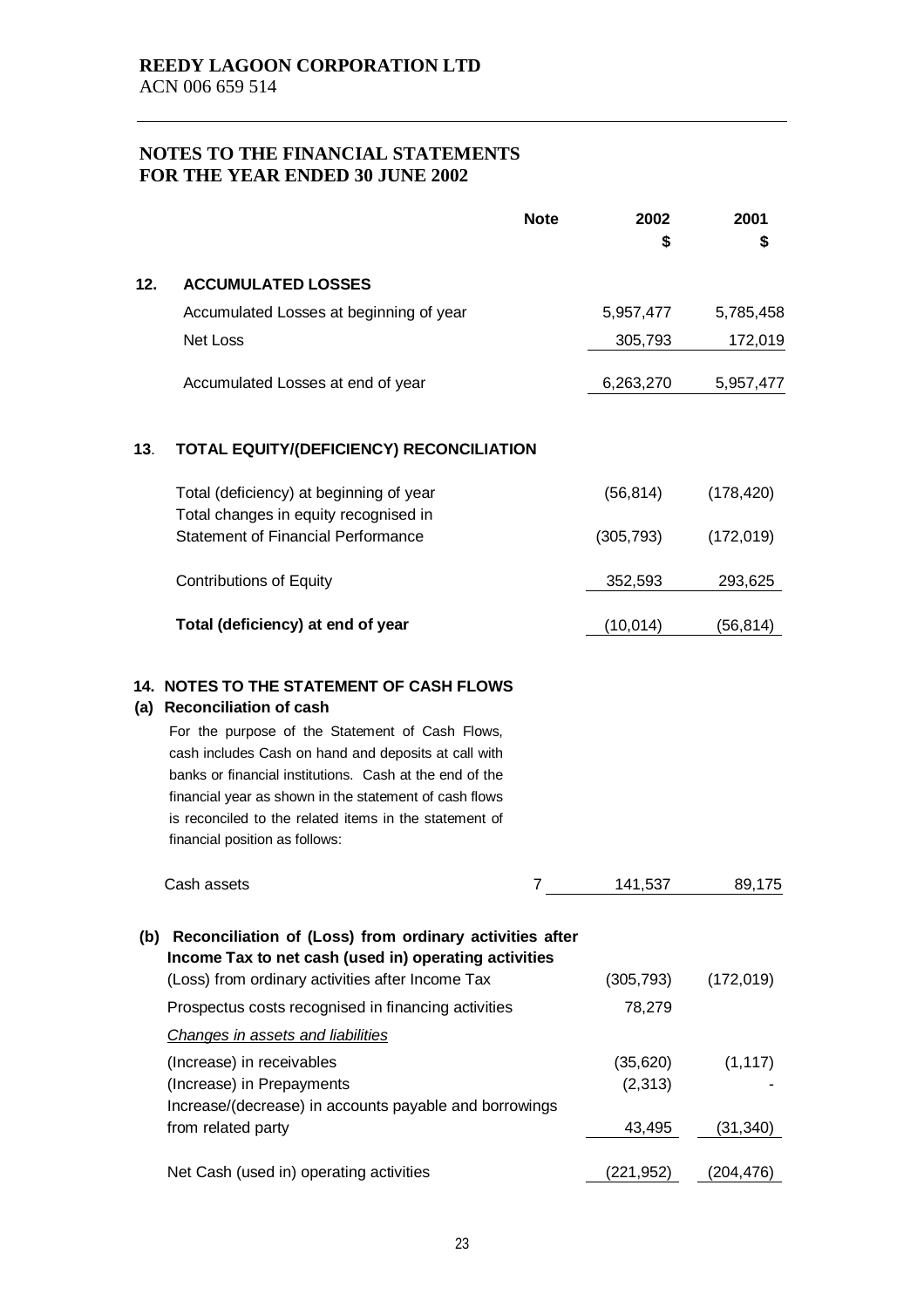#### **15. INTERST IN JOINT VENTURE OPERATIONS**

On 1st March 2000 the Company entered into a joint venture arrangement with Providence Gold and Minerals Pty Ltd (PGM) for part of the Chiltern project. The principal activity of the joint venture is the exploration for minerals. Under the terms of the agreement Reedy may earn a 75% interest in the property by funding exploration.

At each anniversary of the commencement date Reedy is to pay PGM \$10,000 to remain a party to the joint venture. The Company has made payments on the anniversary dates as required under the agreement.

On 1st July 2000 the Company entered into joint venture arrangements with Osprey Gold NL, a director related entity, for each of the Chiltern and Jericho projects. The principal activity of the joint venture is the exploration for minerals. Under the terms of the agreements, Reedy may earn a 75% interest in each property by funding exploration. At each anniversary of the commencement dates Reedy is to pay Osprey Gold NL \$10,000 to remain a party to the joint venture. These agreements were approved by the shareholders of both companies. The Company made the payment on the anniversary date as required under the agreement.

The Company's interest in the joint ventures has not been brought to account as the Company is still to determine whether the area of interest holds economically recoverable reserves.

On 31 October 2001 the Company entered into an agreement with Phelps Dodge whereby Phelps Dodge could earn a 70% interest in base metals at the Edwards Creek Project. The joint venture agreement was terminated on 7 March 2002 in accordance with the specific clauses of the agreement by both parties.

#### **16. DIRECTORS' REMUNERATION**

None of the directors of the Company have received emoluments during the year ended 30 June 2002 (30 June 2001: Nil). Payments by the Company to companies associated with the directors are detailed in Note 17.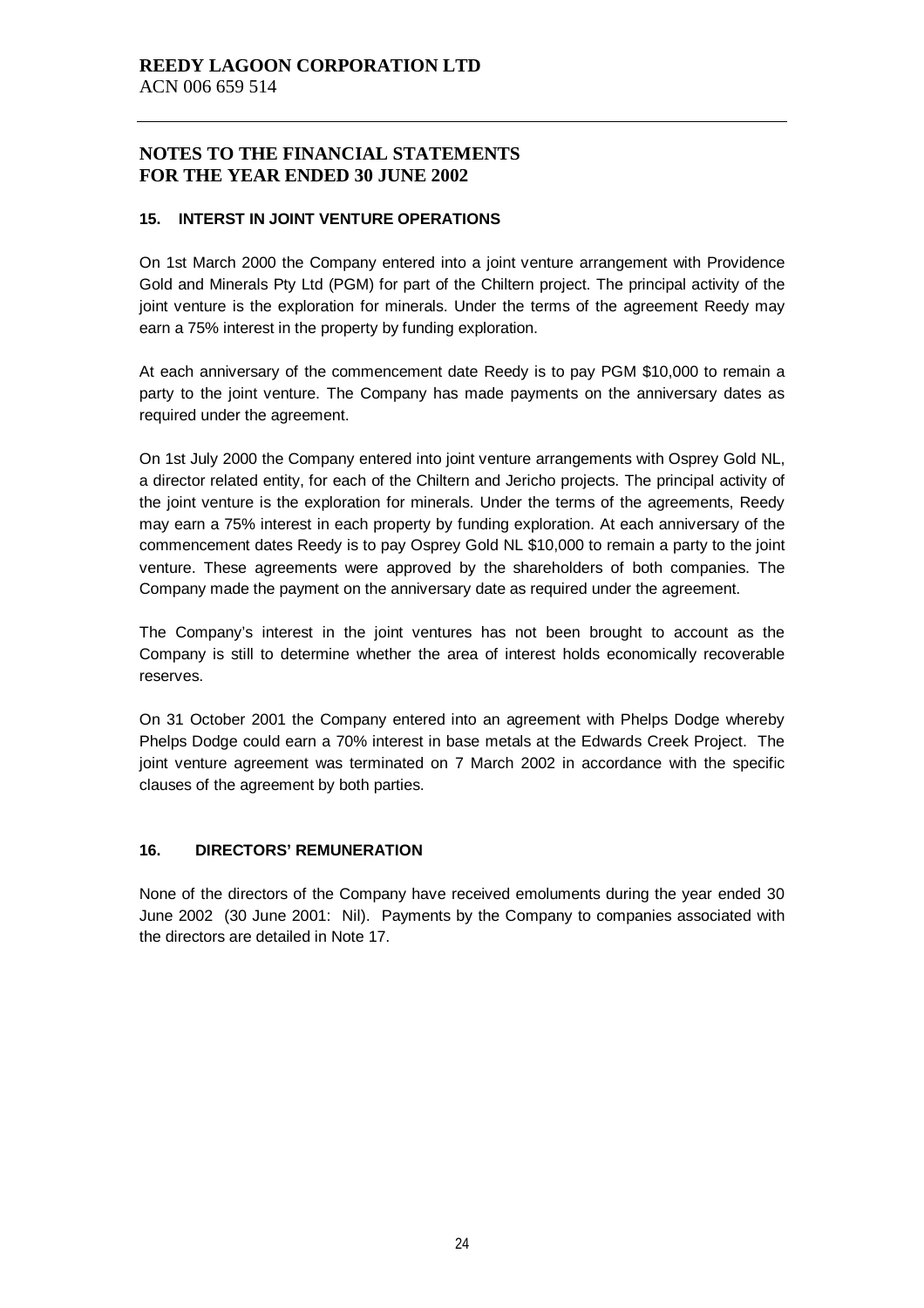#### **17. RELATED PARTY TRANSACTIONS**

The names of each person holding the position of Director of Reedy Lagoon Corporation Limited during the financial year were:

| G.H. Fethers | (appointed 24 September 1986)              |
|--------------|--------------------------------------------|
| H. Rutter    | (appointed 24 August 2000)                 |
|              | A.C.D. Watson (appointed 22 November 2000) |
| A.D. Wischer | (appointed 24 September 1986)              |

Directors' transactions in shares and share options are detailed in the directors' report.

Other transactions with the Company:

- A joint venture arrangement with Osprey Gold NL. Refer to note 15.
- G.H. Fethers is a director and shareholder of Chromite Pty Ltd, which provides the services of geologists, including Mr. Fethers, to the Company. The services were provided on an 'as required' basis at normal commercial rates following an agreement to defer commencement of the management contract between the Company and Chromite approved on 22 November 2000. Fees invoiced by Chromite Pty Ltd during the year totalled \$ 88,167 ( 2001: \$71,041)
- During previous financial years Chromite Pty Ltd, being a director related entity of Reedy Lagoon Corporation Ltd has advanced funds and deferred repayment of fees charged. During the year minor advances were made by Chromite to the company from time to time, which were all repaid as at the balance date. However, Chromite has subordinated its loan to the interests of other creditors. At balance date, an amount payable to Chromite of \$142,606 (2001: \$142,606) is included in interest-free liabilities. Refer to note 10.
- Mr. Fethers and Mr. Rutter are directors and shareholders of Cropten Pty Ltd, which provides office space and equipment, together with services including secretarial to the Company at normal commercial rates. The total invoiced during the year was \$ 19,107 (2001: \$15,952).
- Geophysical Exploration Consultants (GEC) Pty Ltd is a company associated with Mr. Rutter. GEC provides exploration services to the Company on an 'as required' basis at normal commercial rates following GEC's agreement to defer commencement of the management contract between the Company and GEC approved on 22 November 2000. Fees invoiced buy GEC during the year totalled \$19,055 (: \$6,638).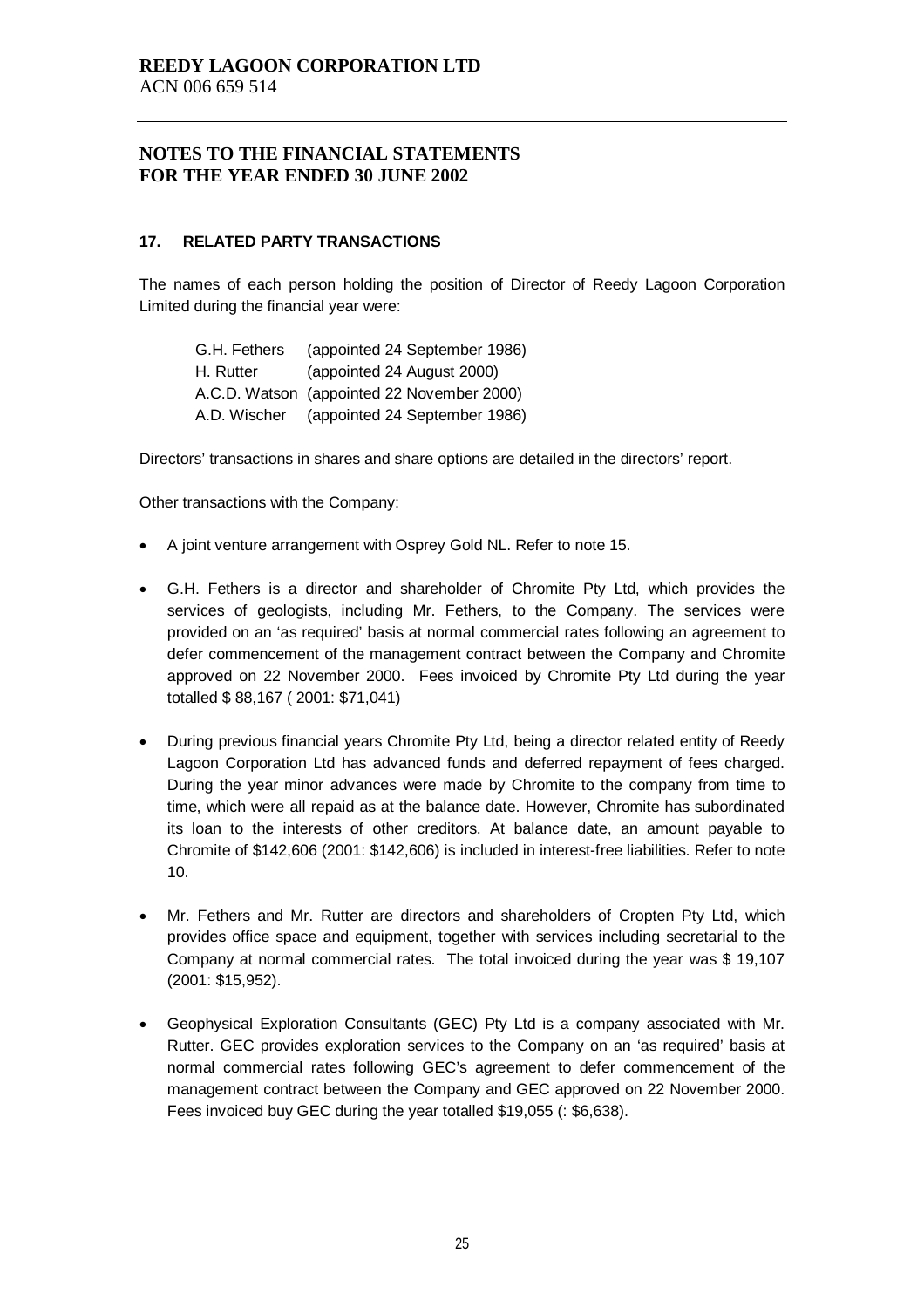#### **18. EXPLORATION EXPENDITURE COMMITMENTS**

(a) Exploration Expenditure

Ongoing annual exploration expenditure is required to maintain title to the Company's mineral exploration tenements. No provision has been made in the accounts for these amounts as the amounts are expected to be fulfilled in the normal course of the operations of the Company.

Tenement expenditure is dependent upon exploration results and available cash resources. Expenditure commitments are also impacted upon and may be reduced where access to areas has been restricted by the existence of Native Title claims. At the date of this report claims for Native Title in respect of areas of all RLC's tenements have been made under the Native Title Act.

The Statutory minimum expenditure requirement for the current twelve month tenures in relation to each of the tenements EL 2622, EL 2755, EL 2798, EL 2892 (previously ELA 091/01) and EL 2943 (previously ELA 178/01) is \$709,000 (2001:\$415,000) as the licences are subject to annual renewal.

Exploration Licences, 2755, 2798 and 2892 include land that is within the Woomera Prohibited Area. All exploration and mining activities within the Woomera Prohibited Area are subject to agreements with the Commonwealth of Australia. Licence agreements for EL's 2755, 2798 and 2892 between the Company and the Commonwealth were obtained on 27 February 2002.

(b) Tenements under joint venture agreements

Expenditure requirements for the joint venture agreements which include EL 3032, EL 3281, EL 3208 and EL 3376 will total \$149,100 (2001:\$416,200) but may be less if regulatory conditions cause further delays to planned work. The Statutory expenditure requirement is subject to negotiation with the relevant state department, and expenditure commitments may be varied between tenements, or reduced subject to reduction of exploration area and/or relinquishment of non-prospective tenements.

Further, the current terms of exploration licences EL 3032, EL 3281, and EL 3376 expired on 21 June 1999. An application for renewal has been lodged in respect of each of these tenements and whilst these licences remain "pending renewal" there is no minimum expenditure requirement. These tenements cover an area proclaimed as a National Box and Ironbark Park. Exploration and mining activities within this Park may only continue with the consent of the Minister for Environment and Conservation under Section 40 of the of the National Parks Act, 1975.

Exploration Licence 3208 incorporates land that is Reserved Forest set aside under Section 50 of the Forest Act 1958 as part of the Thomson River Forest Reserve (Gaz 1984 P235).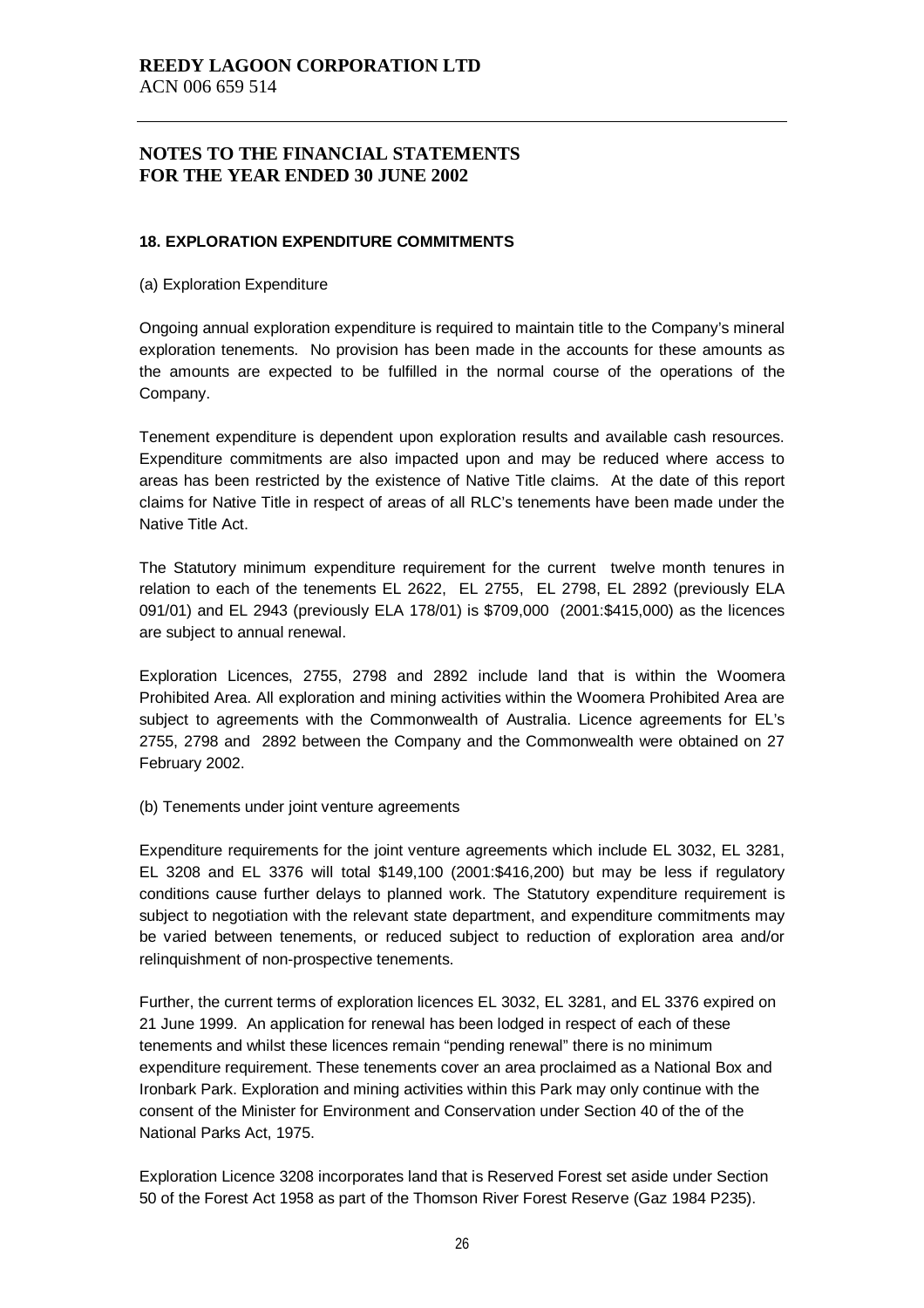#### **18. EXPLORATION EXPENDITURE COMMITMENTS (Cont'd…)**

The Licence area is within the Thomson Catchment and is subject to a Land Use Determination pursuant to section 23 of the Soil Conservation and Land Utilization Act 1958. The objective of the Land Use Determination is to provide management guidelines to maintain acceptable quality, quantity and perenniality of water harvested from the catchment.

To protect the integrity of the water supply within the Thomson storage, earthworks are required to be kept to a minimum and any effluent and waste disposal will be in accordance with guidelines approved by the Department of Natural Resources and Environment in consultation with Melbourne Water.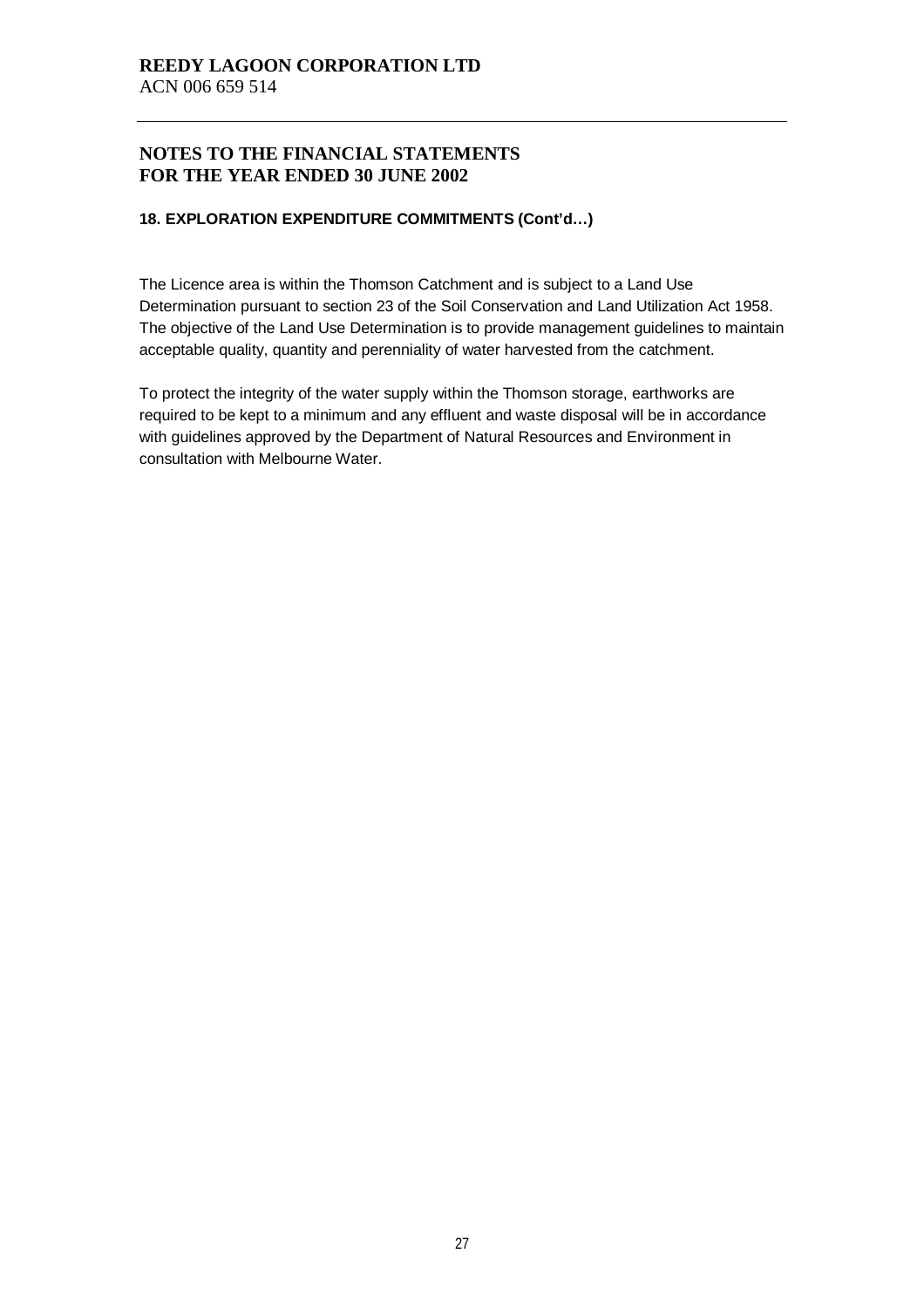#### **19. ADDITIONAL FINANCIAL INSTRUMENTS DISCLOSURE**

### **(a) Interest rate risk exposures**

The Company's exposure to interest rate risk and the effective weighted average interest rate for classes of financial assets and financial liabilities is set out below:

|                              |                  | Floating                                                  |         | Fixed interest maturing in: |                                                           |                     |                                                                  |
|------------------------------|------------------|-----------------------------------------------------------|---------|-----------------------------|-----------------------------------------------------------|---------------------|------------------------------------------------------------------|
|                              | <b>Note</b>      | Interest                                                  |         |                             | More than                                                 | Non                 |                                                                  |
|                              |                  | rate                                                      | 1 year  | Over 1 to                   | 5 years                                                   | Interest            |                                                                  |
|                              |                  |                                                           | or less | 5 years                     | \$                                                        | <b>Bearing</b>      | <b>Total</b>                                                     |
| 30 June 2002                 |                  | \$                                                        | \$      | \$                          |                                                           | \$                  | \$                                                               |
| Financial assets             |                  |                                                           |         |                             |                                                           |                     |                                                                  |
| Cash assets                  | 7                | 141,537                                                   |         |                             |                                                           |                     | 141,537                                                          |
| Receivables                  | 8                |                                                           |         |                             |                                                           | 36,737              | 36,737                                                           |
|                              |                  | --------<br>141,537                                       |         |                             |                                                           | ---------<br>36,737 | -----------<br>178,274                                           |
|                              |                  | $\qquad \qquad \displaystyle == = =$                      | ===     | ==                          | ≕                                                         | $=====$             | $\qquad \qquad \equiv \equiv \equiv \equiv \equiv \equiv \equiv$ |
| Weighted average             |                  |                                                           |         |                             |                                                           |                     |                                                                  |
| Interest rate                |                  | 3.0%                                                      |         |                             |                                                           |                     |                                                                  |
| <b>Financial liabilities</b> |                  |                                                           |         |                             |                                                           |                     |                                                                  |
| Payables                     | 9                |                                                           |         |                             |                                                           | 47,995              | 47,995                                                           |
| Interest-free liabilities    | 10               |                                                           |         |                             |                                                           | 142,606             | 142,606                                                          |
|                              |                  |                                                           |         |                             |                                                           | ----------          | ----------                                                       |
|                              |                  |                                                           |         |                             |                                                           | 190,601             | 190,601                                                          |
| 30 June 2001                 | <b>Note</b>      | $\qquad \qquad \equiv \equiv \equiv \equiv \equiv \equiv$ | ===     | ==                          | ===                                                       | ======              | $\qquad \qquad \equiv \equiv \equiv \equiv \equiv \equiv \equiv$ |
|                              |                  |                                                           |         |                             |                                                           |                     |                                                                  |
| <b>Financial Assets</b>      |                  |                                                           |         |                             |                                                           |                     |                                                                  |
| Cash assets                  | $\overline{7}$   | 89,175                                                    |         |                             |                                                           |                     | 89,175                                                           |
| Receivables                  | 8                |                                                           |         |                             |                                                           | 1,117               | 1,117                                                            |
|                              |                  | --------                                                  |         |                             |                                                           |                     |                                                                  |
|                              |                  | 89,175                                                    |         |                             |                                                           | 1,117               | 90,292                                                           |
|                              |                  | $=====$                                                   | ======  | ======                      | $\qquad \qquad \equiv \equiv \equiv \equiv \equiv \equiv$ | $====$              | $== == ==$                                                       |
| Weighted average             |                  |                                                           |         |                             |                                                           |                     |                                                                  |
| Interest rate                |                  | 3.7%                                                      |         |                             |                                                           |                     |                                                                  |
| <b>Financial liabilities</b> |                  |                                                           |         |                             |                                                           |                     |                                                                  |
| Payables                     | $\boldsymbol{9}$ |                                                           |         |                             |                                                           | 4,500               | 4,500                                                            |
| Interest-free liabilities    | 10               |                                                           |         |                             |                                                           | 142,606             | 142,606                                                          |
|                              |                  |                                                           |         |                             |                                                           |                     |                                                                  |
|                              |                  |                                                           |         |                             |                                                           | 147,106             | 147,106                                                          |
|                              |                  | ======                                                    | ======  | ======                      | $\qquad \qquad \equiv \equiv \equiv \equiv \equiv \equiv$ | ======              | $\qquad \qquad \equiv \equiv \equiv \equiv \equiv \equiv$        |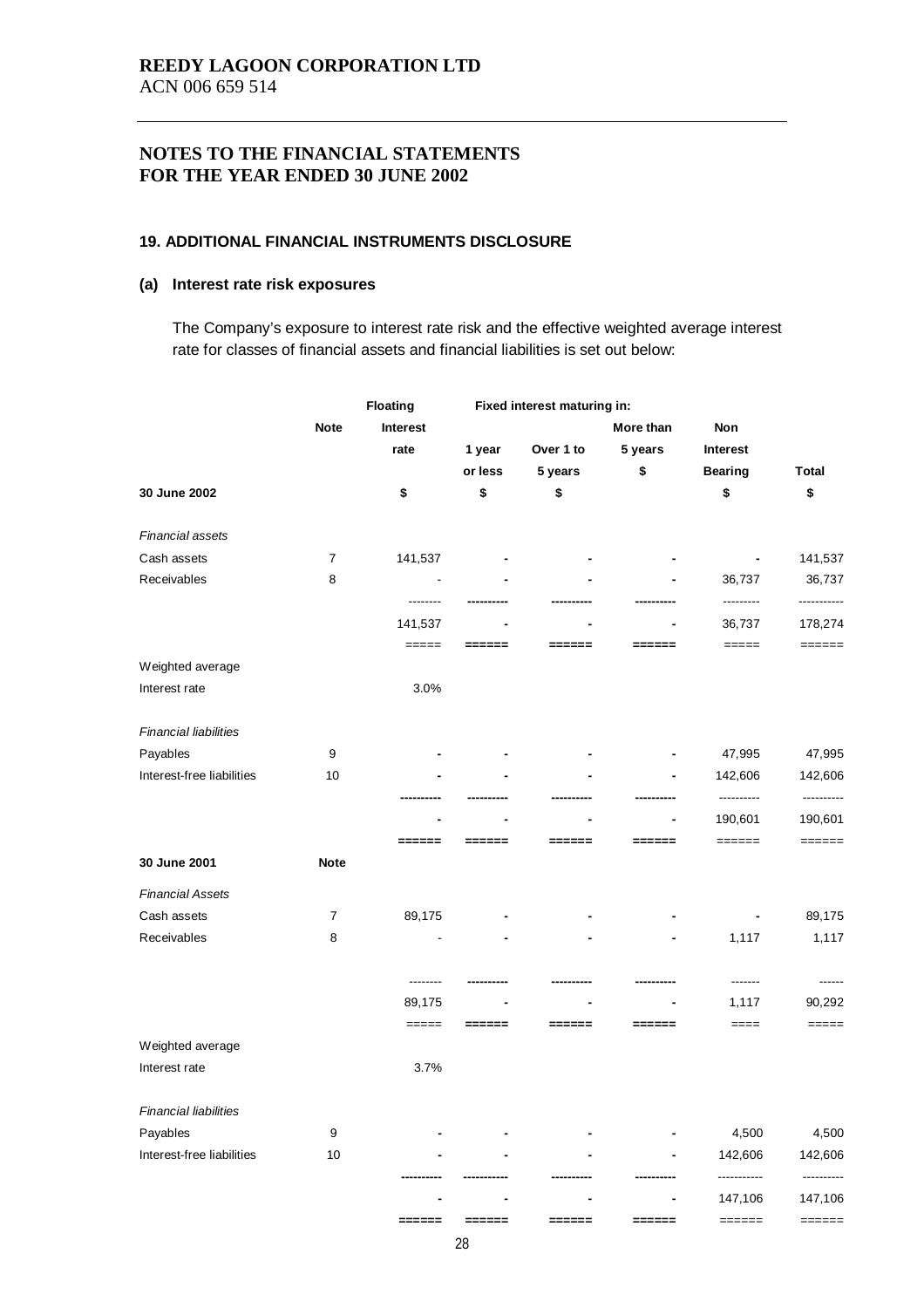#### **(b) Credit risk exposures**

There is no credit risk on financial assets at 30 June 2002.

#### **(c) Net fair values of financial assets and liabilities**

Net fair values of financial assets and liabilities approximate their carrying value. No financial assets or financial liabilities are readily traded on organised markets in standardised form. The carrying amounts of cash at bank, term deposits, other debtors, accounts payable and interest free liabilities approximate net fair value. Financial assets where the carrying amount exceeds net fair values have not been written down as the Company intends to hold these assets to maturity.

#### **21. SEGMENT REPORTING**

The Company operates within the minerals exploration industry. Its operations are conducted solely within Australia.

#### **22. EVENTS SUBSEQUENT TO BALANCE DATE**

There has not arisen, in the interval between the end of the year and the date of this report, any item, transaction or event of a material and unusual nature likely, in the opinion of the directors of the Company to affect significantly the operations of the Company, the results of those operations or the state of affairs of the Company in future financial years, except as follows :-

During June 2002 the company released a prospectus for the issue of 14,000,000 shares at 30 cents per share, with 1 Option attached to every 2 shares allotted. The public offer sought to raise \$4.2 million. The offer opened on 1 July 2002 and closed on 6 September 2002, however the minimum subscription level was not achieved by that date. The offer has since been withdrawn and all costs associated with the preparation of the prospectus have been charged to the statement of financial performance for the year ended 30 June 2002.

On 23 September 2002 Mallesons Stephen Jaques agreed to reverse its account for legal work in relation to the prospectus which had amounted to \$172,076.30 (including GST). Reedy Lagoon has agreed to request Mallesons Stephen Jaques to render an account for these fees when the Company's financial position permits it.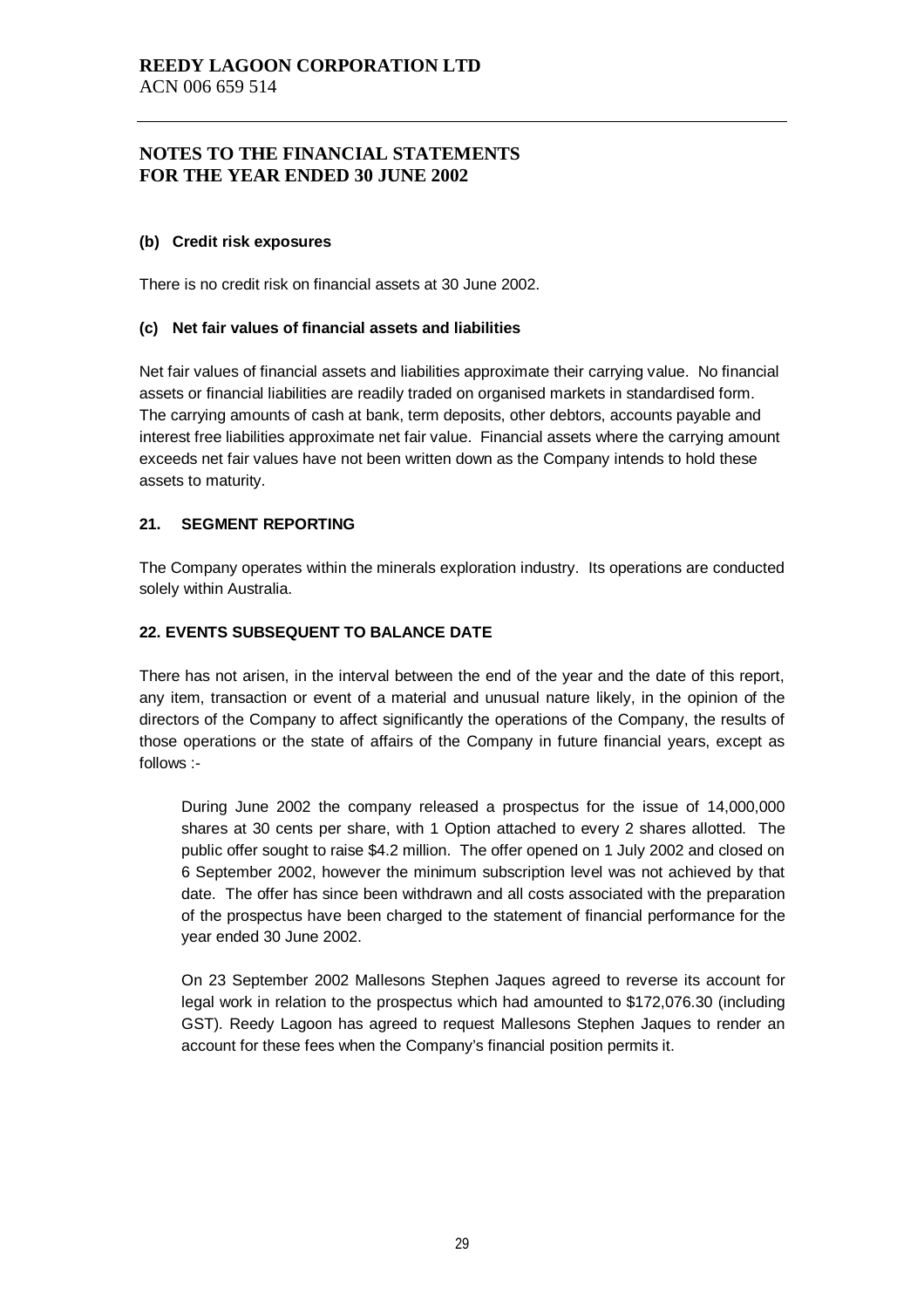#### **DIRECTORS' DECLARATION**

- 1. In the opinion of the directors of Reedy Lagoon Corporation Limited:
- (a) the financial statements and notes, set out on pages 14 to 29, are in accordance with the Corporations Act 2001, including:
	- a. giving a true and fair view of the financial position of the Company as at 30 June 2002 and of its performance, as represented by the results of its operations and its cash flows, for the year ended on that date; and
	- b. complying with Accounting Standards in Australia and the Corporations Regulations 2001; and
- (b) there are reasonable grounds to believe that the Company will be able to pay its debts as and when they become due and payable.

Signed in accordance with a resolution of the directors:

G. H. FETHERS DIRECTOR

Dated at Melbourne this 30<sup>th</sup> day of October 2002